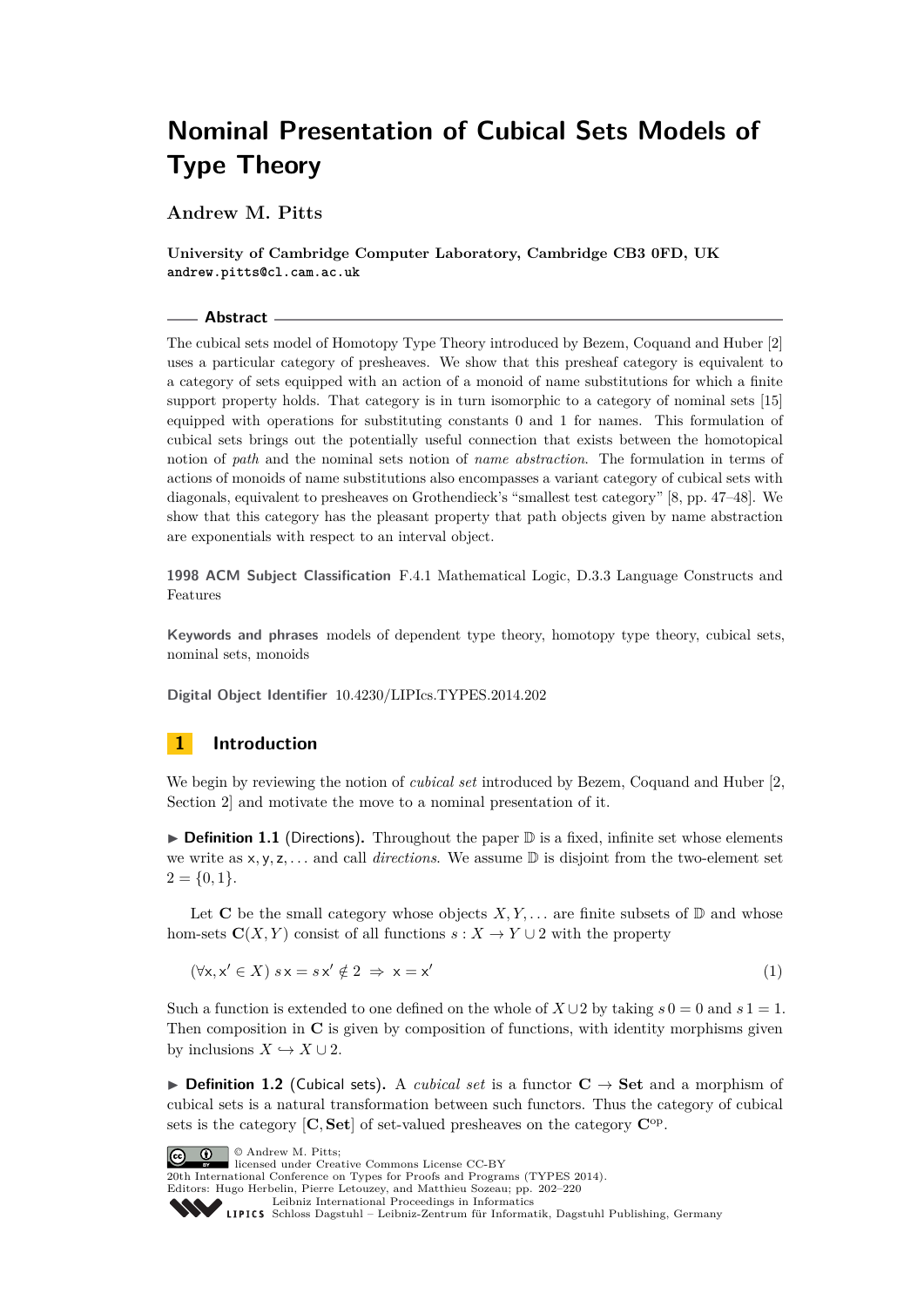#### **A. M. Pitts 203**

We refer the reader to Bezem, Coquand and Huber [\[2\]](#page-17-0) for the geometric intuition behind the terminology 'cubical set' and the connection with the notion of the same name in homotopy theory. Like any presheaf category, [**C***,* **Set**] gives rise to a model of extensional Martin-Löf Type Theory, organised as a *category with families* (CwF) in the sense of Dybjer [\[5\]](#page-17-3). See Hofmann [\[9,](#page-17-4) Section 4] for an account of presheaf CwFs. In order to model Homotopy Type Theory and in particular Voevodsky's Univalence Axiom [\[21\]](#page-18-1), Bezem, Coquand and Huber consider families of presheaves equipped with operations for filling open boxes  $-$  a more uniform version of the classic Kan filling condition in combinatorial homotopy theory. The resulting families of *Kan cubical sets* support an interpretation of identity types and [\[2\]](#page-17-0) contains a sketch of why there is a universe satisfying the Univalence Axiom with respect to these identity types.

#### **Motivation for a nominal approach**

Presheaf models of type theory in general, and in particular the cubical sets model of Homotopy Type Theory mentioned above, inevitably involve quantifications over Kripke possible-worlds (which are finite sets of directions in the cubical case) that tend to obscure the simple intuition behind these models, because of the need to write explicit weakening functions from a world to future worlds. Furthermore, cubical sets of paths and the Kan filling condition make use of constructions involving a choice of directions  $x \in \mathbb{D}$  that are suitably fresh, but whose properties are independent of which particular fresh direction is chosen. This is precisely the situation for which the theory of *nominal sets* [\[6,](#page-17-5) [15\]](#page-17-1) was created. In particular it admits a rich theory of *freshness* that makes implicit the dependence upon possible worlds of directions. According to the authors of the experimental implementation of Kan cubical sets [\[4\]](#page-17-6), "it was convenient to use the alternative presentation of cubical sets as nominal sets". That alternative presentation was announced in [\[14\]](#page-17-7). Here we take an alternative approach based on monoids of name substitutions, leading to the equivalences of Theorems [2.9](#page-4-0) and [2.13](#page-7-0) below. This facilitates the description of Π-types (Section [3.2\)](#page-12-0) and universes (Section [3.3\)](#page-13-0); but more importantly, it allows path objects to be described in terms of the well-developed nominal sets theory of *name abstraction* (Section [2.2\)](#page-7-1). The presentation in terms of monoids of substitutions also encompasses a variant of cubical sets with diagonals (Section [4\)](#page-14-0), equivalent to presheaves on Grothendieck's "smallest test category" [\[8,](#page-17-2) pp. 47–48] and referred to in [\[2\]](#page-17-0). We show that this category has the pleasant property that path objects given by name abstraction are exponentials with respect to an interval object (Theorem [4.2\)](#page-15-0).

#### **A note on constructivity**

The model of univalence based on simplicial sets [\[12\]](#page-17-8) uses classical set theory. One of Bezem, Coquand and Huber's motivations for considering cubical sets instead of simplicial sets is that they can be made a model of univalence within constructive logics, which makes a computational version possible. It is therefore of interest whether the results in this paper are constructively valid. Like [\[15\]](#page-17-1), upon some of whose results it relies, this paper is written using naive classical set theory. In a constructive setting, equality for elements of the set D of directions should be assumed to be decidable and D should be 'finitely inexhaustible', in the sense that for each subset  $X \subseteq \mathbb{D}$  that is in bijection with a finite ordinal, there exists some  $x \in \mathbb{D}$  with  $x \notin X$ . Starting from that basis, it seems likely that much of the theory of nominal sets is constructively valid. However, at the very least one has to replace the use of *smallest* finite support sets in arguments by the existence of *some* finite support set. For if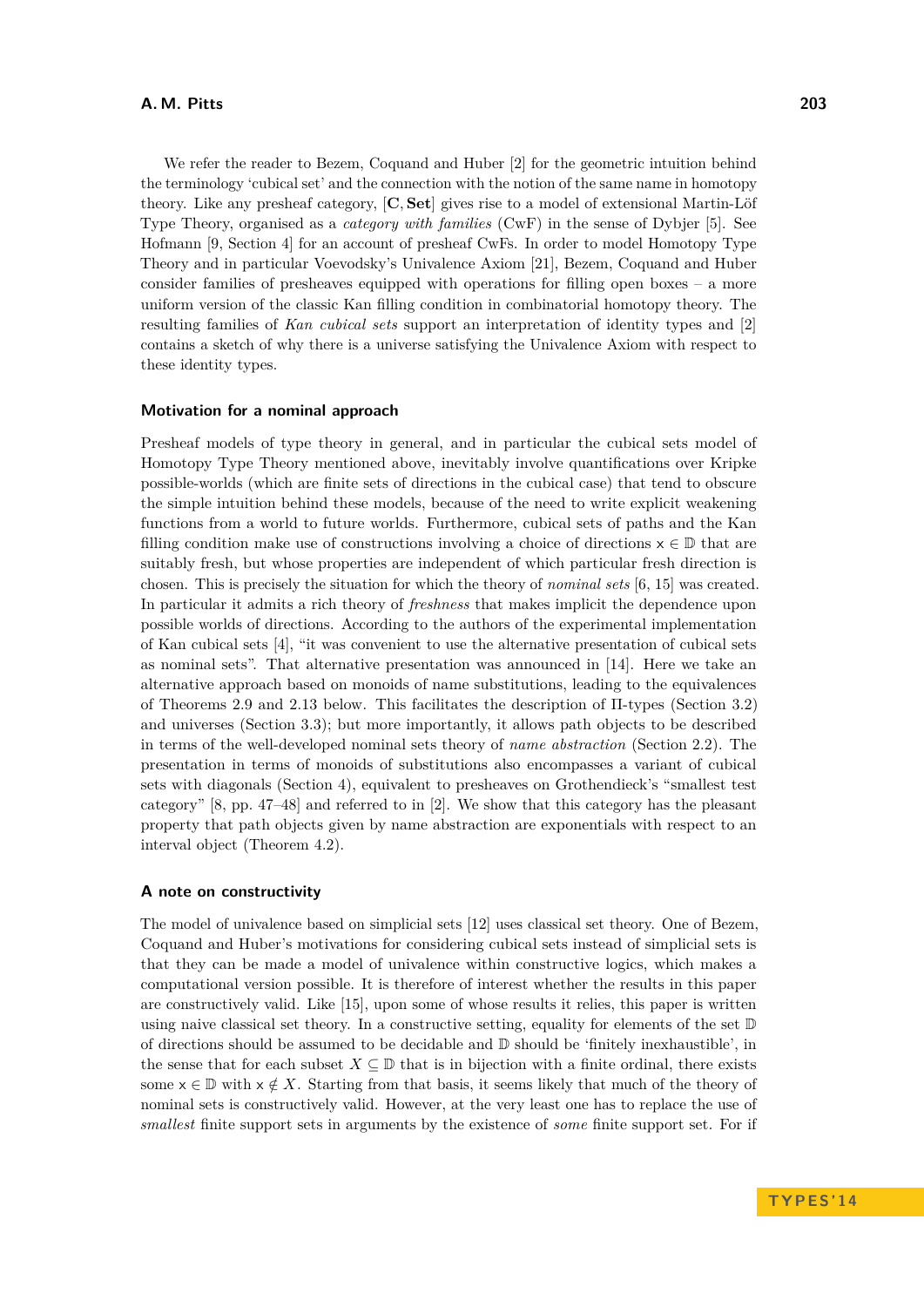equality is undecidable in some set upon which name permutations act, then the existence of some finite support for an element of the set does not necessarily mean there is a smallest one; see [\[20,](#page-18-2) Section 1.2.1]. We leave for future work the questions of whether use of smallest supports can always be avoided and whether the results of this paper are constructively valid.

### <span id="page-2-4"></span>**2 Monoids of Substitutions**

In this section we reformulate cubical sets in terms of monoids of substitutions, where the crucial property of 'finite support' gives a well-behaved theory of degeneracy via freshness.

<span id="page-2-0"></span>▶ **Definition 2.1** (Substitutions). As far as this paper is concerned, a *finite substitution* is a function  $\sigma : \mathbb{D} \to \mathbb{D} \cup 2$  for which  $\text{Dom } \sigma \triangleq \{x \in \mathbb{D} \mid \sigma x \neq x\}$  is finite. Let **Sb** denote the monoid whose elements are finite substitutions, with the monoid operation given by composition:  $\sigma \sigma' \triangleq \hat{\sigma} \circ \sigma'$ , where  $\hat{\sigma} : \mathbb{D} \cup 2 \to \mathbb{D} \cup 2$  is the function

$$
\hat{\sigma} \mathbf{b} \triangleq \mathbf{b} \quad \text{if } \mathbf{b} \in 2,
$$
  
\n
$$
\hat{\sigma} \times \triangleq \sigma \times \quad \text{if } \mathbf{x} \in \mathbb{D}.
$$
\n(2)

(Note that  $Dom \sigma \sigma'$  is indeed finite, since it is contained in  $Dom \sigma \cup Dom \sigma'$ .) The identity element  $\iota \in S$ **b** is given by the inclusion  $\mathbb{D} \hookrightarrow \mathbb{D} \cup 2$ . If  $x \in \mathbb{D}$  and  $i \in \mathbb{D} \cup 2$ , we write

$$
(i/\mathsf{x}) \in \mathbf{M} \tag{3}
$$

for the finite substitution mapping  $\times$  to  $i$  and otherwise acting like the identity; and if  $x, x' \in \mathbb{D}$ , then we write

$$
(\mathbf{x}\,\mathbf{x}') \in \mathbf{M} \tag{4}
$$

for the finite substitution that transposes  $x$  and  $x'$  and otherwise acts like the identity. By a *monoid of substitutions* **M** we mean any submonoid of **Sb** containing  $(x x')$  and  $(b/x)$  for all  $b \in 2$  and all  $x, x' \in \mathbb{D}$ .

The notion of finite support is most often applied to actions of permutations, for example in the theory of nominal sets [\[15,](#page-17-1) Chapter 2]. However, it generalizes well to actions of more general forms of substitution; see [\[7,](#page-17-9) Definition 7], for example.

<span id="page-2-3"></span>▶ Definition 2.2 (Finitely supported M-sets). For any monoid M we write write Set<sup>M</sup> for the category whose objects are sets  $\Gamma$  equipped with a (left) **M**-action  $\cdot \cdot : \mathbf{M} \times \Gamma \to \Gamma$ 

<span id="page-2-2"></span>
$$
\iota \cdot d = d \qquad \sigma' \cdot (\sigma \cdot d) = \sigma' \sigma \cdot d \qquad (d \in \Gamma, \sigma, \sigma' \in \mathbf{M})
$$
 (5)

and whose morphisms are functions  $\gamma : \Gamma \to \Gamma'$  preserving the action

$$
\gamma(\sigma \cdot d) = \sigma \cdot (\gamma d) \qquad (\sigma \in \mathbf{M}, d \in \Gamma) \tag{6}
$$

When **M** is a monoid of substitutions (Definition [2.1\)](#page-2-0) and  $\Gamma \in \mathbf{Set}^{\mathbf{M}}$ , we say that a finite subset  $X \subseteq_{fin} \mathbb{D}$  *supports* an element  $d \in \Gamma$  if

<span id="page-2-1"></span>
$$
(\forall \sigma, \sigma' \in \mathbf{M}) ((\forall x \in X) \sigma x = \sigma' x) \Rightarrow \sigma \cdot d = \sigma' \cdot d \tag{7}
$$

We write  $Set_{fs}^{\mathbf{M}}$  for the full subcategory of  $Set^{\mathbf{M}}$  consisting of those  $\Gamma$  such that for all  $d \in \Gamma$ there exists a finite subset  $X \subseteq_{fin} \mathbb{D}$  that supports *d*. We call  $Set_{fs}^{\mathbf{M}}$  the *category of finitely supported* **M***-sets*.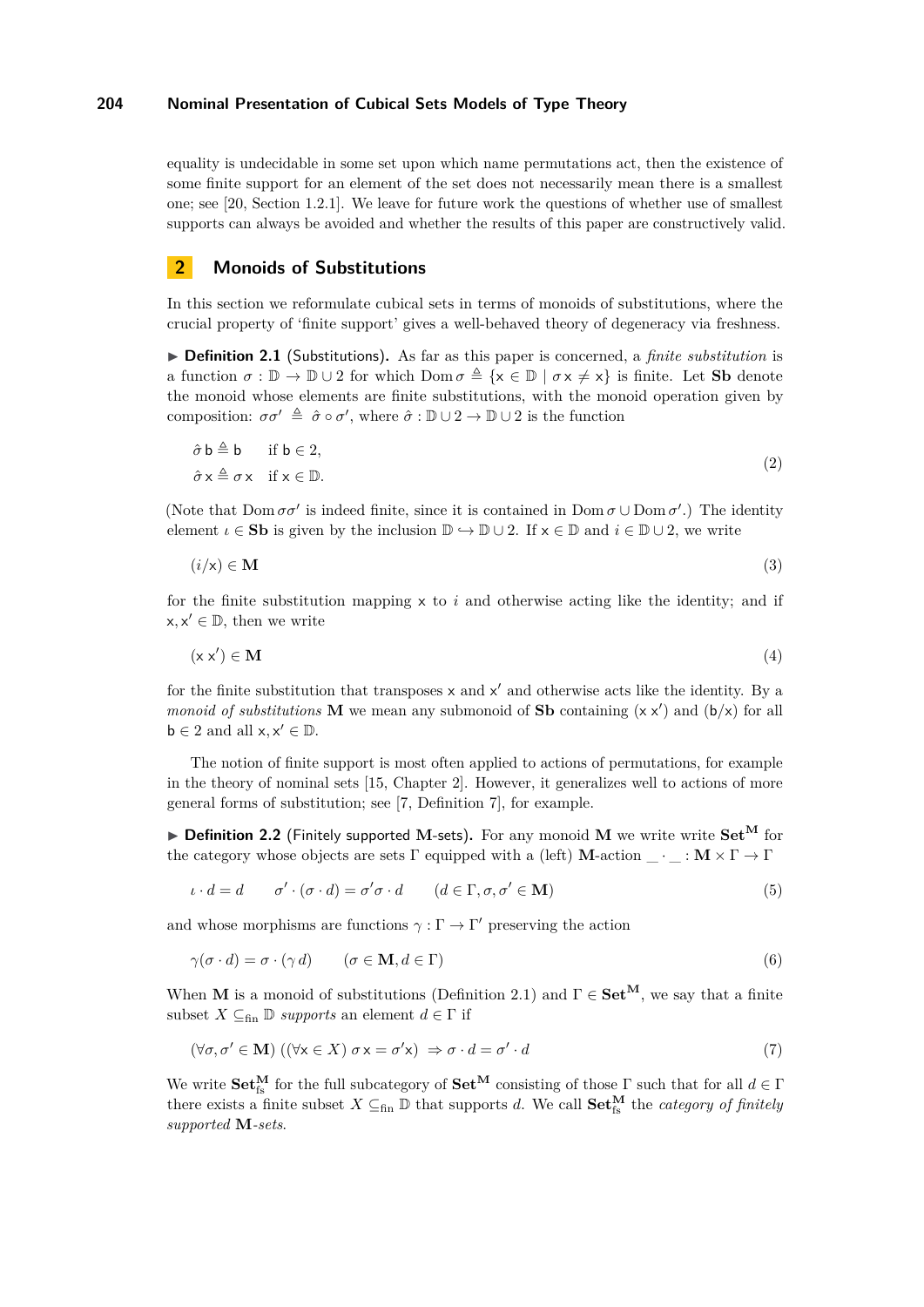<span id="page-3-7"></span>**Example 2.3** (The interval). Let **M** be a monoid of substitutions. We make  $I \triangleq \mathbb{D} \cup 2$  into an object of  $\mathbf{Set}^{\hat{\mathbf{M}}}$  via the action given by function application:  $\sigma \cdot i \triangleq \hat{\sigma} i$ , for all  $i \in I$ . With respect to this action, an element of  $x \in \mathbb{D} \subset I$  is supported by  $\{x\}$  and the two elements of  $2 \subseteq I$  are supported by  $\emptyset$ . We call I the *interval* in  $\textbf{Set}_{fs}^{\textbf{M}}$ .

<span id="page-3-3"></span>I **Lemma 2.4.** *Let* **M** *be a monoid of substitutions and* b ∈ 2 *some fixed Boolean value. For*  $\text{each } d \in \Gamma \in \mathbf{Set}^{\mathbf{M}}, \text{ a finite subset } X \subseteq_{\text{fin}} \mathbb{D} \text{ supports } d \text{ iff }$ 

<span id="page-3-0"></span>
$$
(\forall x \in \mathbb{D}) \ x \notin X \ \Rightarrow \ (b/x) \cdot d = d \tag{8}
$$

**Proof.** Taking  $\sigma = (\mathbf{b}/\mathbf{x})$  and  $\sigma' = \iota$  in [\(7\)](#page-2-1), we get that it implies [\(8\)](#page-3-0). To prove (8) implies [\(7\)](#page-2-1), we proceed by induction on the size of the finite set

$$
ds(\sigma, \sigma') \triangleq \{x \in \mathbb{D} \mid \sigma x \neq \sigma' x\} \tag{9}
$$

(It is finite, because it is contained in  $Dom \sigma \cup Dom \sigma'$ .) The base case is trivial. For the induction step, suppose

<span id="page-3-1"></span>
$$
(\forall x \in X) \sigma x = \sigma' x \tag{10}
$$

and that  $y \in ds(\sigma, \sigma')$ . We have to prove that  $\sigma \cdot d = \sigma' \cdot d$ . Since  $\sigma y \neq \sigma' y$ , from [\(10\)](#page-3-1) we must have  $y \notin X$  and hence  $(\forall x \in X)$   $\sigma(b/y) x = \sigma'(b/y) x$ . Since  $ds(\sigma(b/y), \sigma'(b/y)) =$  $ds(\sigma, \sigma') - \{y\}$ , by induction hypothesis  $\sigma(b/y) \cdot d = \sigma'(b/y) \cdot d$ . But since *X* satisfies [\(8\)](#page-3-0) and  $\mathbf{y} \notin X$ , it follows that  $(\mathbf{b}/\mathbf{y}) \cdot d = d$ . Therefore  $\sigma \cdot d = \sigma \cdot ((\mathbf{b}/\mathbf{y}) \cdot d) = \sigma(\mathbf{b}/\mathbf{y}) \cdot d = \sigma'(\mathbf{b}/\mathbf{y}) \cdot d =$  $\sigma' \cdot ((b/y) \cdot d) = \sigma' \cdot d$ , as required.

<span id="page-3-5"></span>► **Corollary 2.5.** *Suppose*  $\Gamma \in \mathbf{Set}^{\mathbf{M}}$  *and*  $d \in \Gamma$  *is supported by*  $X \subseteq_{fin} \mathbb{D}$ *.* 

<span id="page-3-2"></span>**1.** For any morphism  $\gamma : \Gamma \to \Gamma'$  in  $\mathbf{Set}^{\mathbf{M}}, \gamma d \in \Gamma'$  is also supported by X.

<span id="page-3-4"></span>**2.** *For any*  $\sigma \in \mathbf{M}$ *,*  $\sigma \cdot d \in \Gamma$  *is supported by the finite subset*  $\sigma X \cap \mathbb{D} = {\sigma \times | \times \in X \wedge \sigma \times \notin 2}$ *.* 

**Proof.** Fix some  $b \in 2$ . For part [1,](#page-3-2) if  $x \in \mathbb{D}$  satisfies  $x \notin X$ , then

| $(b/x) \cdot (\gamma d) = \gamma((b/x) \cdot d)$ | by $(6)$      |
|--------------------------------------------------|---------------|
| $= \gamma d$                                     | by Lemma 2.4. |

So by Lemma [2.4](#page-3-3) again, *X* supports  $\gamma d$ .

For part [2,](#page-3-4) if  $y \notin \sigma X \cap \mathbb{D}$ , then  $(\forall x \in X)$   $(b/y)\sigma x = (b/y)(\sigma x) = \sigma x$ ; so because X supports *d* we have  $(b/y) \cdot (\sigma \cdot d) = (b/y) \sigma \cdot d = \sigma \cdot d$ . So Lemma [2.4](#page-3-3) implies that  $\sigma X \cap \mathbb{D}$ supports  $\sigma \cdot d$ .

<span id="page-3-6"></span>**▶ Definition 2.6** (Least supports). Let **M** be a monoid of substitutions and  $\Gamma \in \mathbf{Set}_{fs}^{\mathbf{M}}$ . By Lemma [2.4,](#page-3-3) for each  $d \in \Gamma$ 

$$
\operatorname{supp} d \triangleq \{ \mathbf{x} \in \mathbb{D} \mid (0/\mathbf{x}) \cdot d \neq d \}
$$
\n
$$
(11)
$$

is finite and is the least finite supporting set of directions for *d*. Note that supp  $d = \{x \in \mathbb{D} \mid$  $(1/x) \cdot d \neq d$ .

I **Definition 2.7** (The monoid **Cb**)**.** Let **Cb** ⊆ **Sb** be the subset consisting of finite substitutions  $\sigma$  satisfying an injectivity condition like [\(1\)](#page-0-0):

 $(\forall x, x' \in \mathbb{D}) \sigma x = \sigma x' \notin 2 \implies x = x'$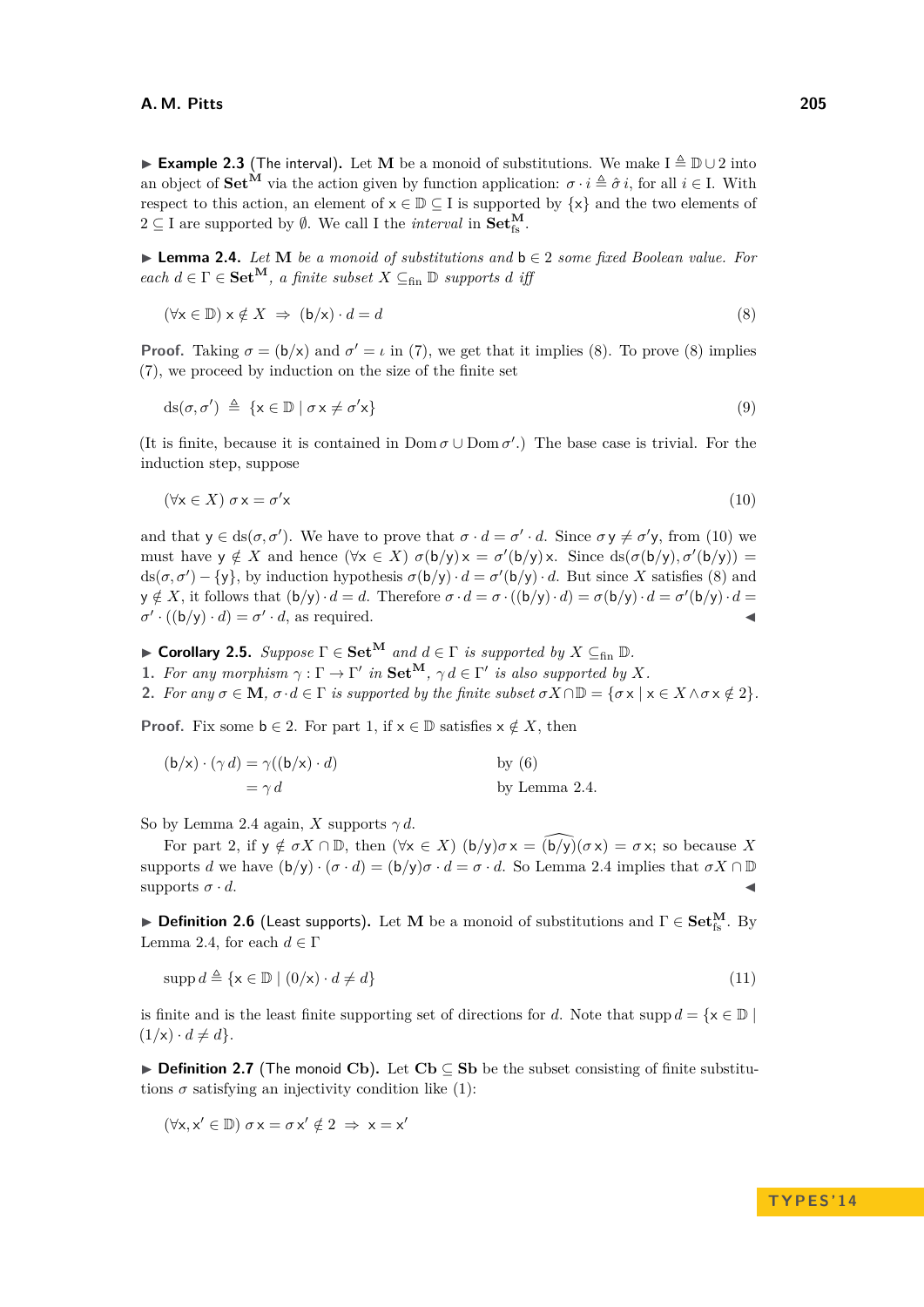**Cb** is a monoid of substitutions in the sense of Definition [2.1.](#page-2-0) It enjoys the following homogeneity property with respect to the small category **C** from Section [1.](#page-0-1)

<span id="page-4-3"></span> $\blacktriangleright$  **Lemma 2.8** (Homogeneity). For all morphism  $s \in \mathbb{C}(X, Y)$  there is a finite substitution  $\sigma \in$  **Cb** *satisfying* ( $\forall$ **x**  $\in$  *X*) *s* **x** =  $\sigma$ **x***.* 

**Proof.** Given  $s \in \mathbb{C}(X, Y)$ , let  $X_1 \triangleq \{x \in X \mid s \times \notin 2\}$  and  $X_2 \triangleq \{x \in X \mid s \times \in 2\}$ . Thus  $X = X_1 \oplus X_2$  and *s* restricts to a bijection between  $X_1$  and  $Y_1 \triangleq \{sx \mid x \in X_1\}$ . Pick a finite permutation  $\pi$  of  $\mathbb D$  that agrees with *s* on  $X_1$  and is the identity outside the finite set  $X_1 \cup Y_1$  (it is always possible to do so – see for example [\[15,](#page-17-1) Lemma 1.14]). Then

$$
\sigma \times \triangleq \begin{cases} s \times & \text{if } \mathsf{x} \in X_2 \\ \pi \times & \text{otherwise} \end{cases}
$$

is a suitable element of  $Cb$ .

<span id="page-4-1"></span>

<span id="page-4-0"></span> $\blacktriangleright$  **Theorem 2.9.** *The category* [C, Set] *of cubical sets is equivalent to the category* Set<sup>Cb</sup> *of finitely supported* **Cb***-sets.*

**Proof.** We define a functor  $I^* : [\mathbf{C}, \mathbf{Set}] \to \mathbf{Set}_{\text{fs}}^{\mathbf{Cb}}$  as follows. Each inclusion  $X \subseteq Y$  between finite subsets of  $\mathbb{D}$  yields a morphism  $X \hookrightarrow Y$  in **C**. So given  $C \in [\mathbb{C}, \mathbb{S}et]$  we can take the colimit of *C* restricted to the poset  $(P_{fin} \mathbb{D}, \subseteq)$  of finite subsets of  $\mathbb{D}$ :  $I^*C \triangleq \text{colim}_{X \in P_{fin} \mathbb{D}} C X$ . Concretely,  $I^*C$  consists of equivalence classes  $[X, x]$  of pairs  $(X, x) \in \sum_{X \in \mathbf{C}} C X$  for the equivalence relation that relates  $(X, x)$  and  $(X', x')$  when there is some  $Y \supseteq X \cup X'$  with  $C(X \hookrightarrow Y)x = C(X' \hookrightarrow Y)x'$ . Note that by definition of the monoid **Cb**, for each  $\sigma \in \mathbf{Cb}$ and  $X \in \mathbf{C}$  the restricted function  $\sigma|_X : X \to \sigma X$  is a morphism in  $\mathbf{C}(X, \sigma X \cap \mathbb{D})$ . Then

$$
\sigma \cdot [X, x] \triangleq [\sigma X \cap \mathbb{D}, C(\sigma |_{X})x]
$$
\n
$$
(12)
$$

gives a well-defined **Cb**-action on *I* <sup>∗</sup>*C*. Furthermore, with respect to this action an element  $[X, x] \in I^*C$  is supported by *X*; for if  $\sigma$  and  $\sigma'$  agree on *X*, then  $C(\sigma|_X) = C(\sigma'|_X)$  and hence  $\sigma \cdot [X, x] = \sigma' \cdot [X, x]$ . So  $I^*C \in \mathbf{Set}_{\text{fs}}^{\mathbf{Cb}}$ .

The assignment  $C \in [\mathbf{C}, \mathbf{Set}] \mapsto I^*C \in \mathbf{Set}_{fs}^{\mathbf{Cb}}$  extends to a functor as follows. Given a natural transformation  $\varphi : C \to C'$  in [C, Set] we get a well-defined function  $I^*\varphi : I^*C \to C'$  $I^*C'$  by defining

<span id="page-4-2"></span>
$$
I^*\varphi\left[X,x\right] \triangleq \left[X,\varphi_Xx\right] \tag{13}
$$

The naturality of  $\varphi_X$  in  $X \in \mathbb{C}$  ensures not only that this definition is independent of the choice of representative  $(X, x)$  for the element  $[X, x]$ , but also that  $I^*\varphi$  preserves the **Cb**-action [\(12\)](#page-4-1).

We complete the proof of the theorem by showing that  $I^* : [\mathbf{C}, \mathbf{Set}] \to \mathbf{Set}_{fs}^{\mathbf{Cb}}$  is faithful, full and essentially surjective.

*I*<sup>\*</sup> *is faithful*: Note that any inclusion  $X \hookrightarrow Y$  in **C** is split, for example by the morphism  $p \in \mathbf{C}(Y, X)$  where

$$
py \triangleq \begin{cases} y & \text{if } y \in X \\ 0 & \text{otherwise} \end{cases} \qquad (y \in Y)
$$

Therefore  $C(X \hookrightarrow Y) : CX \rightarrow CY$  is an injective function in **Set** with left inverse *C p*. Thus if  $\varphi, \varphi' \in [\mathbf{C}, \mathbf{Set}](C, C')$  and  $I^*\varphi = I^*\varphi'$ , then for any  $X \in \mathbf{C}$  and  $x \in C X$ we have  $[X, \varphi_X x] = I^* \varphi [X, x] = I^* \varphi'[X, x] = [X, \varphi'_X x]$ , so that for some  $Y \supseteq X$ ,  $C(X \hookrightarrow Y)(\varphi_X x) = C(X \hookrightarrow Y)(\varphi'_X x)$ ; and since  $C(X \hookrightarrow Y)$  is injective this gives  $\varphi_X x = \varphi'_X x$ . Therefore  $\varphi = \varphi'$ .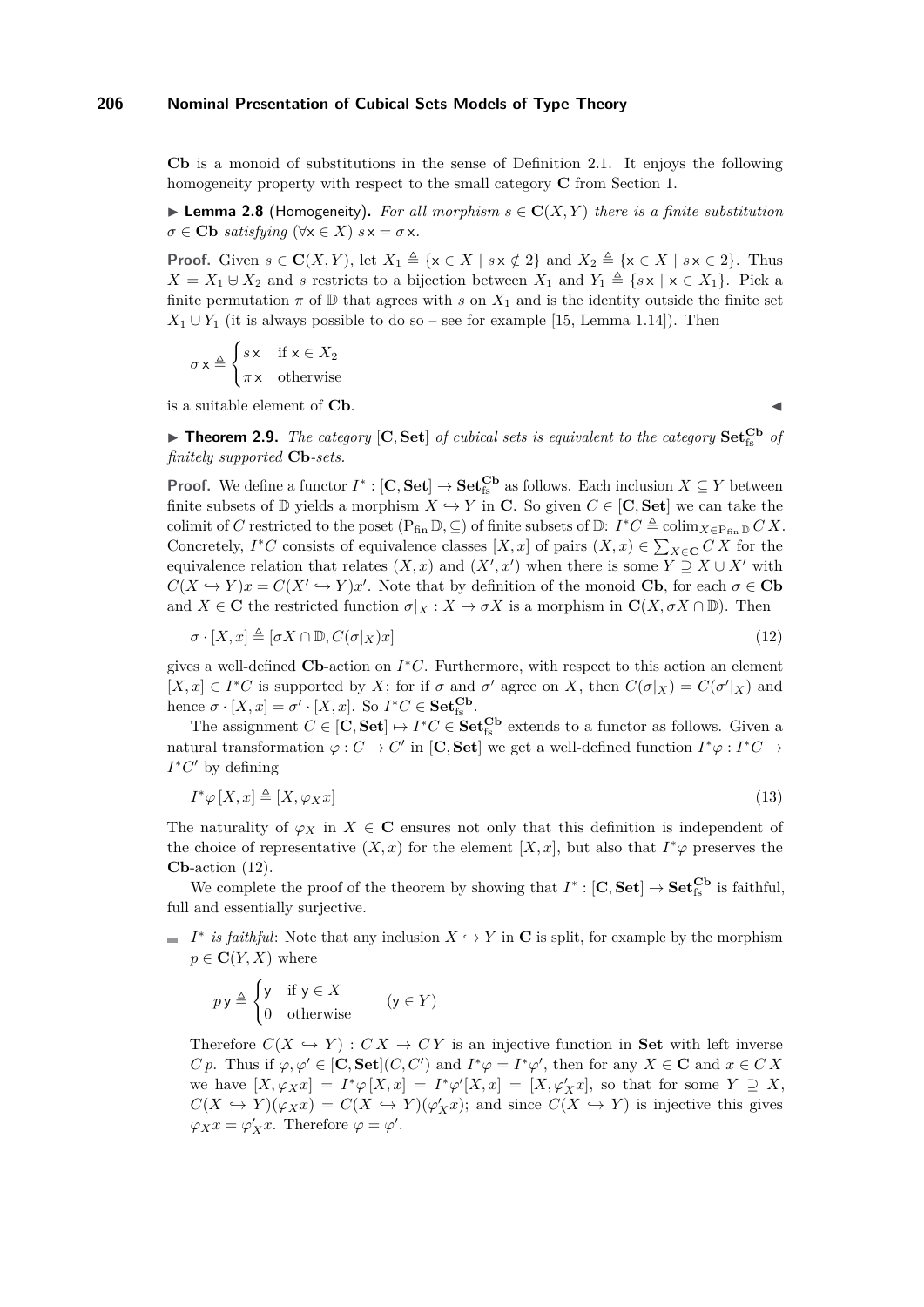<span id="page-5-0"></span>*I*<sup>\*</sup> *is full*: Suppose  $C, C' \in [\mathbf{C}, \mathbf{Set}]$  and  $\gamma \in \mathbf{Set}_{fs}^{\mathbf{Cb}}(I^*C, I^*C')$ . It is not hard to see that

$$
(\forall d \in I^*C') \text{ supp } d \subseteq X \implies (\exists! x \in C' X) d = [X, x]
$$
\n
$$
(14)
$$

Indeed if  $d = [Y, y]$  and supp  $d \subseteq X$ , then *d* is supported by  $X \cap Y$  and hence the substitution  $\sigma \in$  **Cb** mapping each  $y \in Y - X$  to 0 and otherwise acting like the identity satisfies  $\sigma \cdot d = d$ ; therefore  $d = \sigma \cdot [Y, y] = [X \cap Y, C'(\sigma|_Y)y] = [X, C'(X \cap Y \hookrightarrow$  $X$ ) $C'(\sigma|_Y)y$ . The uniqueness part of [\(14\)](#page-5-0) follows from the injectivity of each  $C'(X \hookrightarrow Y)$ , noted above. For each  $X \in \mathbb{C}$  and  $x \in CX$ , by part [1](#page-3-2) of Corollary [2.5](#page-3-5) we have that  $\text{supp}(\gamma[X,x]) \subseteq \text{supp}[X,x]$  and hence that  $\text{supp}(\gamma[X,x]) \subseteq X$ . Therefore from [\(14\)](#page-5-0) we have  $(\forall x \in C X)(\exists ! x' \in C'X) \gamma[X, x] = [X, x']$ . So for each  $X \in \mathbb{C}$  there is a function  $\varphi_X : C X \to C' X$  satisfying

<span id="page-5-1"></span>
$$
(\forall x \in C X) \ \gamma[X, x] = [X, \varphi_X x] \tag{15}
$$

It suffices to show that  $\varphi_X$  is natural in *X*, since then by combining [\(13\)](#page-4-2) with [\(15\)](#page-5-1) we have that  $\varphi \in [\mathbf{C}, \mathbf{Set}](C, C')$  satisfies  $I^*\varphi = \gamma$ . For naturality, given  $s \in \mathbf{C}(X, Y)$  to prove  $\varphi_Y(C \, s \, x) = C' s (\varphi_X x)$  it suffices to show  $[Y, \varphi_Y(C \, s \, x)] = [Y, C' s (\varphi_X x)],$  because of the injectivity of the functions  $C(Y \hookrightarrow Z) : CY \to CZ$  (see above). Now we use the homogeneity property in Lemma [2.8:](#page-4-3) picking a substitution  $\sigma \in \mathbf{C}\mathbf{b}$  that agrees with *s* on *X*, we have  $[Y, \varphi_Y(C \, s \, x)] = \gamma[Y, C \, s \, x] = \gamma[\sigma X \cap \mathbb{D}, C(\sigma | X) \, x] = \gamma(\sigma \cdot [X, x]) =$  $\sigma \cdot (\gamma[X,x]) = \sigma \cdot [X,\varphi_X x] = [\sigma X \cap \mathbb{D}, C'(\sigma|_X)(\varphi_X x)] = [Y, C's(\varphi_X x)],$  as required.

*I*<sup>∗</sup> *is essentially surjective:* Given Γ ∈ **Set**<sup>**Cb**</sup><sub>**fs**</sub>, for each *X* ∈ **C** consider the subset of Γ consisting of the elements supported by the finite subset  $X \subseteq_{fin} \mathbb{D}$ :

<span id="page-5-2"></span>
$$
I_* \Gamma \, X \triangleq \{ d \in \Gamma \mid \operatorname{supp} d \subseteq X \} \tag{16}
$$

For each  $s \in \mathbf{C}(X, Y)$  there is a well-defined function  $I_*\Gamma s : I_*\Gamma X \to I_*\Gamma Y$  satisfying

 $I_* \Gamma s d = \sigma \cdot d$  where  $\sigma \in \mathbf{Cb}$  is any substitution satisfying  $\sigma|_X = s$  (17)

(There is such a  $\sigma$  by Lemma [2.8;](#page-4-3)  $I_*\Gamma s d$  is independent of the choice of  $\sigma$  because X supports *d*; and  $I_* \Gamma s d \in I_* \Gamma Y$  by part [2](#page-3-4) of Corollary [2.5.](#page-3-5)) Since  $\iota|_X = id_X$  we get  $I_*\Gamma \mathrm{id}_x d = \iota \cdot d = d$ ; and since  $(\sigma' \sigma)|_X = s' \circ s$  when  $s = \sigma|_X$  and  $s' = \sigma'|_Y$ , we get  $I_*\Gamma(s' \circ s) d = \sigma' \sigma \cdot d = \sigma' \cdot (\sigma \cdot d) = I_*\Gamma s' (I_*\Gamma s d)$ . So  $I_*\Gamma \in [\mathbf{C}, \mathbf{Set}]$ . To complete the proof we will construct an isomorphism  $\varepsilon_{\Gamma}: I^*(I_*\Gamma) \cong \Gamma$  in  $\mathbf{Set}^{\mathbf{Cb}}_{\mathbf{fs}}$ .

First note that in [\(17\)](#page-5-2), if *s* is an inclusion  $X \hookrightarrow Y$ , then we can take  $\sigma = \iota$  and therefore  $I_*\Gamma(X \hookrightarrow Y)d = \iota \cdot d = d.$  It follows that if  $(X, d)$  and  $(X', d')$  both represent the same equivalence class in  $I^*(I_*\Gamma)$ , then  $d = I_*\Gamma(X \hookrightarrow Y)d = I_*\Gamma(X' \hookrightarrow Y)d' = d'$  (where  $Y \supseteq X \cup X'$ ). So we get a well-defined function  $\varepsilon_{\Gamma}: I^*(I_*\Gamma) \to \Gamma$  satisfying

<span id="page-5-3"></span>
$$
\varepsilon_{\Gamma}[X, d] = d \tag{18}
$$

This preserves the **Cb**-action because

$$
\varepsilon_{\Gamma}(\sigma \cdot [X, d]) = \varepsilon_{\Gamma}[\sigma X \cap \mathbb{D}, I_* \Gamma(\sigma | X) d] \qquad \text{by (12)}
$$
  
\n
$$
= I_* \Gamma(\sigma | X) d \qquad \text{by (18)}
$$
  
\n
$$
= \sigma \cdot d \qquad \text{by (17)}
$$
  
\n
$$
= \sigma \cdot (\varepsilon_{\Gamma}[X, d]) \qquad \text{by (18) again.}
$$

It is an injective function, because if  $[X, d], [X', d'] \in I^*(I_*\Gamma)$  satisfy  $d = d'$ , then  $\sup p d = \sup p d' \subseteq X \cap X'$  (by Lemma [2.4\)](#page-3-3) and as above we have  $I_*\Gamma(X \cap X' \hookrightarrow X)d =$  $d = d' = I_* \Gamma(X \cap X' \hookrightarrow X')d'$ ; hence  $[X, d] = [X', d']$ . It is a surjective function, because each  $d \in \Gamma$  is finitely supported by some  $X \subseteq_{fin} \mathbb{D}$  and hence  $d = \varepsilon_{\Gamma}[X, d]$ . So altogether,  $\varepsilon_{\Gamma}$  is an isomorphism in **Set**<sup>*Cb*</sup><sub>*fs</sub></sub>.</sub>*  $\mathcal{C}_{\text{fs}}$  .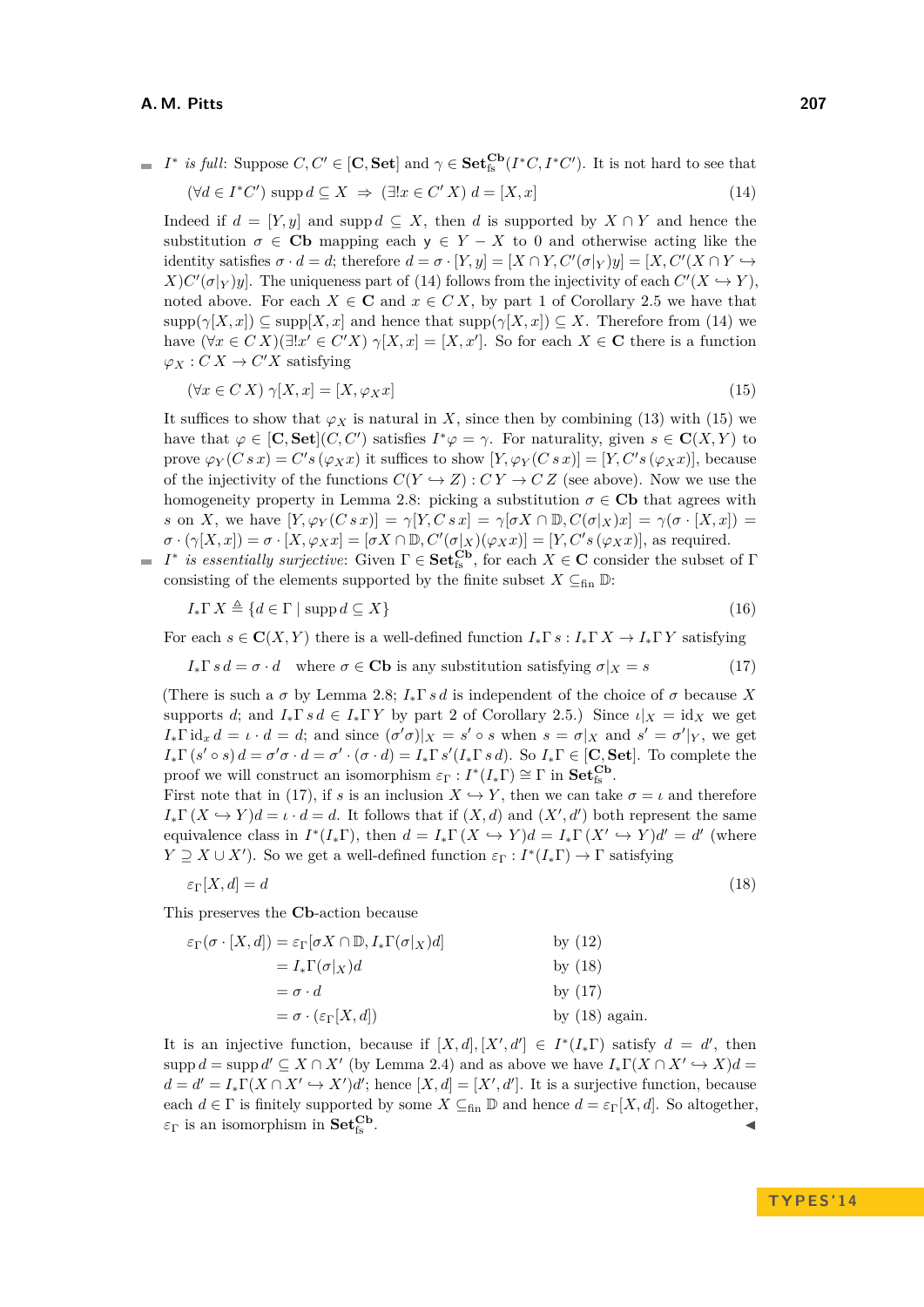### <span id="page-6-6"></span>**2.1 Nominal sets with 01-substitution**

In this section we deduce from Theorem [2.9](#page-4-0) the equivalence announced in [\[14\]](#page-17-7). We assume some familiarity with the theory of nominal sets; see for example [\[15\]](#page-17-1).

Let **Nom** denote the category of nominal sets and equivariant functions over the set of atoms  $\mathbb{D}$ . If **M** is any monoid of substitutions (Definition [2.1\)](#page-2-0), then the group Perm  $\mathbb{D}$ of finite permutations of  $\mathbb{D}$  is a submonoid of **M**, because every finite permutation is the composition of finitely many transpositions. Thus the **M**-action on each  $\Gamma \in \mathbf{Set}_{fs}^{\mathbf{M}}$  restricts to a Perm D-action. If  $X \subseteq \mathbb{D}$  supports  $d \in \Gamma$  in the sense of Definition [2.2,](#page-2-3) then it is in particular a support in the usual sense of nominal sets [\[15,](#page-17-1) Section 2.1]:

<span id="page-6-0"></span>
$$
(\forall \pi \in \text{Perm D}) \ ((\forall x \in X) \ \pi \times x) \ \Rightarrow \ \pi \cdot d = d \tag{19}
$$

Hence each  $\Gamma \in \mathbf{Set}^{\mathbf{M}}_{\text{fs}}$  is a nominal set and indeed there is a forgetful functor  $\mathbf{Set}^{\mathbf{M}}_{\text{fs}} \to \mathbf{Nom}$ , since morphisms in  $\textbf{Set}_{fs}^{\textbf{M}}$  are in particular equivariant functions.

<span id="page-6-3"></span> $\blacktriangleright$  Lemma 2.10 (Freshness). *Suppose* **M** *is a monoid of substitutions and that*  $d \in \Gamma \in \mathbf{Set^M_{fs}}$ . *Then* supp *d as defined in Definition* [2.6](#page-3-6) *is the least finite support for*  $d \in \Gamma$  qua *nominal sets, that is, the least finite subset*  $X \subseteq \mathbb{D}$  *satisfying* [\(19\)](#page-6-0)*. Hence the relation* 

 $x \neq d \triangleq x \notin \operatorname{supp} d$  ( $x \in \mathbb{D}, d \in \Gamma$ )

*coincides with the nominal notion of* freshness [\[15,](#page-17-1) Chapter 3]*.*

**Proof.** First note that since [\(7\)](#page-2-1) implies [\(19\)](#page-6-0), supp *d* is a finite subset of  $\mathbb{D}$  satisfying (19). If  $X \subseteq_{fin} \mathbb{D}$  is any other such, we will show that [\(8\)](#page-3-0) holds and hence that supp  $d \subseteq X$ , by Lemma [2.4.](#page-3-3) Indeed, if  $b \in 2$  and  $x \in \mathbb{D} - X$ , choose some  $y \in \mathbb{D}$  not in the finite subset *X* ∪ { $\mathsf{x}$ } ∪ supp *d*. Then

$$
(\mathsf{b}/\mathsf{x}) \cdot d = (\mathsf{x} \ y)(\mathsf{b}/\mathsf{y})(\mathsf{x} \ y) \cdot d \qquad \text{since } (\mathsf{b}/\mathsf{x}) = (\mathsf{x} \ y)(\mathsf{b}/\mathsf{y})(\mathsf{x} \ y) \in \mathbf{M} \n= (\mathsf{x} \ y)(\mathsf{b}/\mathsf{y}) \cdot d \qquad \text{by (19) with } \pi = (\mathsf{x} \ y), \text{ since } \mathsf{x}, \mathsf{y} \notin X \n= (\mathsf{x} \ y) \cdot d \qquad \text{by Lemma 2.4, since } \mathsf{y} \notin \text{supp } d \n= d \qquad \qquad \text{by (19) again}
$$

as required for  $(8)$ .

 $\triangleright$  Remark 2.11. By contrast with nominal sets in general, the freshness relation for objects of  $\textbf{Set}_{fs}^{\textbf{M}}$  can be characterised in terms of substitution of 0 or 1, as follows:

$$
\mathbf{x} \neq d \Leftrightarrow (0/\mathbf{x}) \cdot d = d \Leftrightarrow (1/\mathbf{x}) \cdot d = d \qquad (\mathbf{x} \in \mathbb{D}, d \in \Gamma \in \mathbf{Set}_{\mathrm{fs}}^{\mathbf{M}})
$$
(20)

This is an immediate consequence of Definition [2.6,](#page-3-6) which relies upon the characterisation of support in Lemma [2.4.](#page-3-3)

▶ Definition 2.12 (Nominal 01-substitution structures). Let 01-Nom be the category whose objects are nominal sets  $\Gamma$  equipped with *source* and *target* operations  $(x := 0)$ <sub>-</sub>,  $(x := 1)$ <sub>-</sub>:  $\Gamma \to \Gamma$  in each direction  $x \in \mathbb{D}$  satisfying for all  $\pi \in \text{Perm}\,\mathbb{D}$ ,  $x, x' \in \mathbb{D}$ ,  $b, b' \in 2$  and  $d \in \Gamma$ 

$$
\pi \cdot ((\mathbf{x} := \mathbf{b})d) = (\pi \mathbf{x} := \mathbf{b})(\pi \cdot d) \tag{21}
$$

<span id="page-6-4"></span><span id="page-6-2"></span><span id="page-6-1"></span>
$$
x \neq (x := b)d \tag{22}
$$

$$
x \# d \Rightarrow (x := b)d = d \tag{23}
$$

<span id="page-6-5"></span>
$$
x \neq x' \Rightarrow (x := b)(x' := b')d = (x' := b')(x := b)d
$$
\n
$$
(24)
$$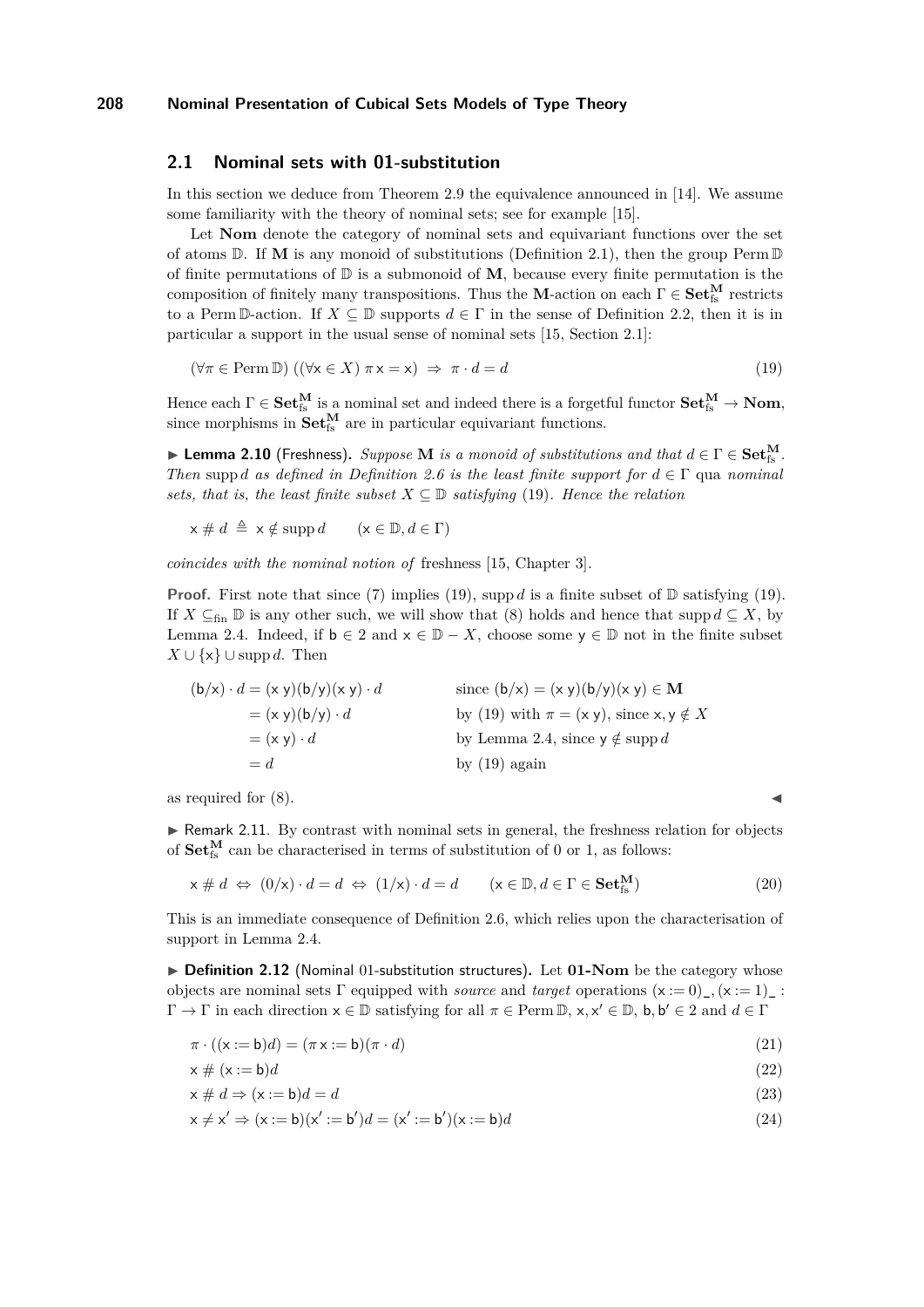The morphisms of **01-Nom** are the equivariant functions  $\gamma \in \text{Nom}(\Gamma, \Gamma')$  that also commute with the source and target operations in each direction:  $\gamma((x := b)d) = (x := b)(\gamma d)$ . Composition and identities are as in **Nom**.

<span id="page-7-0"></span>▶ **Theorem 2.13.** *The category* **01-Nom** *of nominal sets with* 01*-substitution structure is isomorphic to the category*  $\mathbf{Set}_{fs}^{\mathbf{Cb}}$  *of finitely supported*  $\mathbf{Cb}\text{-}sets$  *and hence* (by Theorem [2.9\)](#page-4-0) *is equivalent to the category* [**C***,* **Set**] *of cubical sets.*

**Proof.** We noted above that the **Cb**-action on  $\Gamma \in \mathbf{Set}_{fs}^{Cb}$  restricts to a Perm D-action, making it a nominal set. We get source and target operations in each direction  $x \in \mathbb{D}$  by defining  $(x := b)d \triangleq (b/x) \cdot d$ . These satisfy [\(21\)](#page-6-1) because  $\pi(b/x) = (b/\pi x)\pi \in \mathbb{C}\mathbb{b}$ ; they satisfy [\(22\)](#page-6-2) because of part [2](#page-3-4) of Corollary [2.5](#page-3-5) and Lemma [2.10;](#page-6-3) they satisfy [\(23\)](#page-6-4) because of Lemmas [2.4](#page-3-3) and [2.10;](#page-6-3) and they satisfy [\(24\)](#page-6-5) because  $(b/x)(b'/x') = (b'/x')(b/x) \in \mathbf{Cb}$  when  $x \neq x'$ . Furthermore, since each morphism  $\gamma \in \mathbf{Set}_{fs}^{\mathbf{Cb}}(\Gamma,\Gamma')$  commutes with the **Cb**-action, it is not only an equivariant function, but also preserves the source and target operations defined as above. So we get a functor  $\mathbf{Set}_{fs}^{\mathbf{Cb}} \to \mathbf{01}\text{-}\mathbf{Nom}$  which is the identity on underlying nominal sets.

Conversely, given  $\Gamma \in \mathbf{01}\text{-}\mathbf{Nom}$ , we can combine the Perm D-action with the source and target operations to get a **Cb**-action on Γ as follows: for each  $\sigma \in \mathbf{Cb}$  and  $d \in \Gamma$ , consider

<span id="page-7-2"></span>
$$
\sigma \cdot d \triangleq \pi \cdot (\mathsf{x}_1 := \mathsf{b}_1) \cdots (\mathsf{x}_n := \mathsf{b}_n) d \tag{25}
$$

where  $x_1, \ldots, x_n$  are the distinct element of  $\{x \in \text{Dom }\sigma \mid \sigma x \in 2\}$ , where  $b_i = \sigma x_i$  for  $i = 1, \ldots, n$ , and where  $\pi \in \text{Perm } \mathbb{D}$  is a finite permutation agreeing with  $\sigma$  on  $\{x \in \text{Dom } \sigma \mid \sigma\}$  $\sigma \times \notin 2$ . Note that there is such a permutation, because  $\sigma$  is injective on  $\{x \in \text{Dom }\sigma \mid \sigma x \notin \mathcal{C}\}$ 2}; and [\(25\)](#page-7-2) is independent of which  $\pi$  we choose, and independent of the order in which we list the elements of  $\{x \in \text{Dom }\sigma \mid \sigma x \in 2\}$  (because of property [\(24\)](#page-6-5)). In case  $n = 0$ , by  $(x_1 := b_1) \cdots (x_n := b_n) d$  we mean *d*. Thus  $\iota \cdot d = d$ ; and it is not hard to see that this definition also satisfies  $\sigma' \cdot (\sigma \cdot d) = \sigma' \sigma \cdot d$ . So we get a **Cb**-action on  $\Gamma$  and clearly each  $d \in \Gamma$  is supported by supp *d* with respect to this action. Furthermore, for each morphism  $\gamma \in \mathbf{0}\mathbf{1}\text{-}\mathbf{Nom}(\Gamma,\Gamma'), \text{ since } \gamma(\pi \cdot (\mathsf{x}_1 := \mathsf{b}_1) \cdots (\mathsf{x}_n := \mathsf{b}_n)d) = \pi \cdot (\mathsf{x}_1 := \mathsf{b}_1) \cdots (\mathsf{x}_n := \mathsf{b}_n)(\gamma d)$ and  $\text{supp}(\gamma d) \subseteq \text{supp } d$ , we get  $\gamma(\sigma \cdot d) = \sigma \cdot (\gamma d)$ . So we get a functor **01-Nom**  $\rightarrow$  **Set**<sup>Cb</sup><sub>fs</sub></sub>, which once again is the identity on underlying nominal sets.

It is easy to see that these two functors are mutually inverse, so that **01-Nom**  $\cong$  $Set_{fs}^{Cb}$ .  $\mathcal{L}_{\text{fs}}$  .

**If Remark 2.14.** The proof of the equivalence  $[\mathbf{C}, \mathbf{Set}] \simeq 01$ -Nom given in [\[14\]](#page-17-7) is somewhat different from the above one and was inspired by proofs of equivalences between (pre)sheaf categories and nominal sets equipped with substitution structures studied by Staton [\[17\]](#page-18-3); see in particular the proof of Proposition 9 in [\[18\]](#page-18-4).

### <span id="page-7-1"></span>**2.2 Path objects**

One of the advantages of replacing cubical sets by the equivalent notion of nominal sets with 01-substitution (Theorem [2.13\)](#page-7-0) is that the construct used in [\[2,](#page-17-0) Section 8.2] to model identity types coincides across the equivalence with a central and widely used notion of nominal set theory, namely that of *name abstraction* [\[15,](#page-17-1) Chapter 4].

Given a nominal set  $\Gamma \in \mathbf{Nom}$ , the nominal set  $[\mathbb{D}]\Gamma$  of name-abstractions of elements of Γ has underlying set consisting of equivalence classes of pairs (x*, d*) ∈ D × Γ for a generalised form of  $\alpha$ -equivalence, namely the equivalence relation

<span id="page-7-3"></span>
$$
(\mathsf{x}, d) \approx_{\alpha} (\mathsf{x}', d') \triangleq (\exists \mathsf{y} \# (\mathsf{x}, d, \mathsf{x}', d')) (\mathsf{y} \mathsf{x}) \cdot d = (\mathsf{y} \mathsf{x}') \cdot d' \tag{26}
$$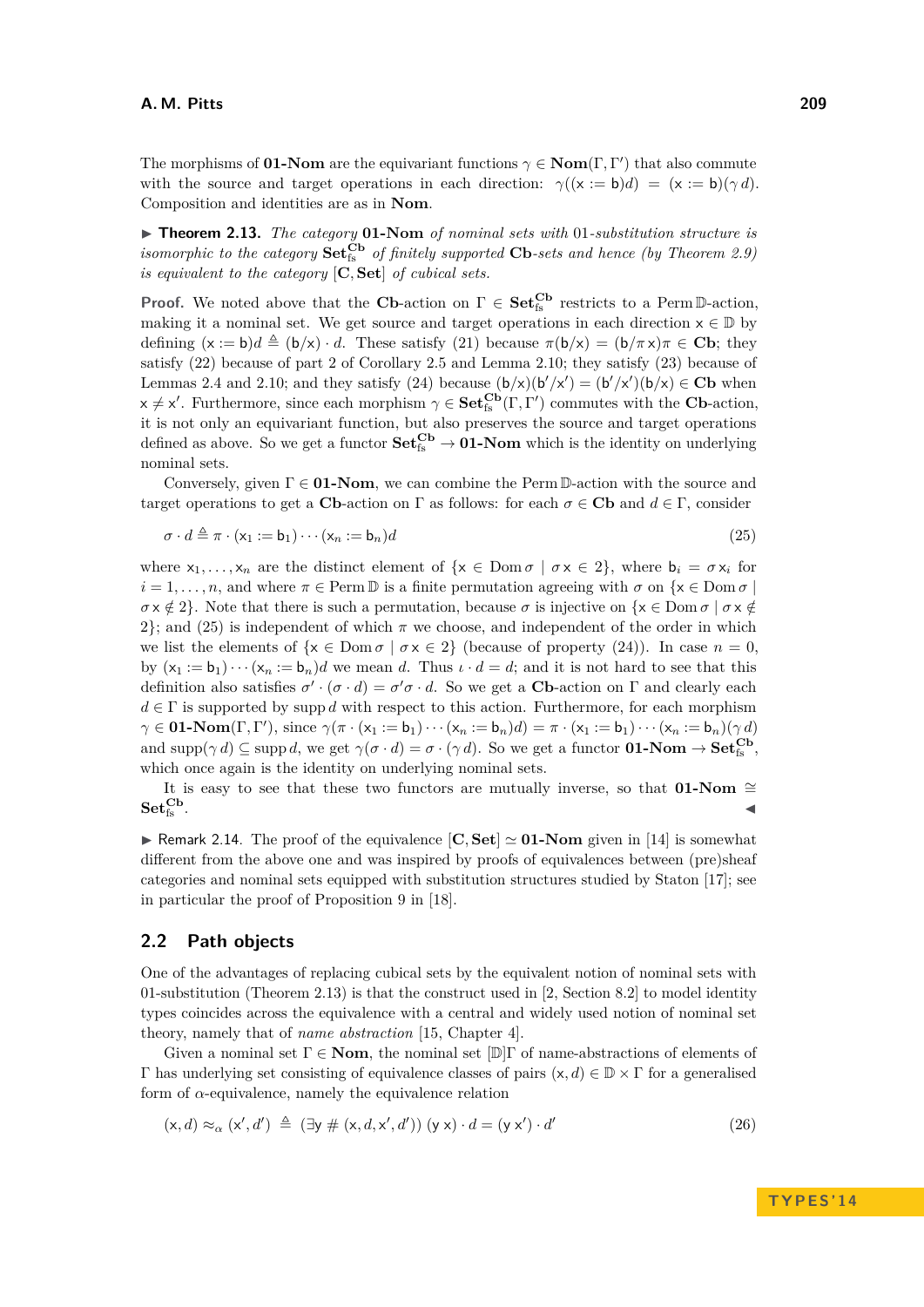We write  $\langle x \rangle$ *d* for the  $\approx_{\alpha}$ -equivalence class of  $(x, d)$ . The action of finite permutations  $\pi \in \text{Perm} \mathbb{D}$  on such equivalence classes is well-defined by

$$
\pi \cdot \langle \mathbf{x} \rangle d \triangleq \langle \pi \mathbf{x} \rangle (\pi \cdot d) \tag{27}
$$

and one can show that the least support of  $\langle x \rangle d$  with respect to this action is supp  $d - \{x\}$ ; see [\[15,](#page-17-1) Proposition 4.5].

If  $\Gamma \in \mathbf{01}\text{-}\mathbf{Nom}$ , then because of properties [\(21\)](#page-6-1) and [\(22\)](#page-6-2), the source and target operations induce morphisms  $d_0, d_1 \in \textbf{Nom}([\mathbb{D}]\Gamma, \Gamma)$  satisfying

$$
d_{\mathsf{b}}\langle \mathsf{x} \rangle d = (\mathsf{x} := \mathsf{b})d \qquad (\mathsf{b} \in 2, \mathsf{x} \in \mathbb{D}, d \in \Gamma)
$$

Then properties [\(23\)](#page-6-4) and [\(24\)](#page-6-5) correspond to the commutation of the following diagrams, where  $r_{\Gamma} \in \mathbf{Nom}(\Gamma, [\mathbb{D}]\Gamma)$  and  $s_{\Gamma} \in \mathbf{Nom}([\mathbb{D}][\mathbb{D}]\Gamma, [\mathbb{D}][\mathbb{D}]\Gamma)$  are morphisms satisfying

$$
r_{\Gamma} d = \langle x \rangle d \quad \text{for some/any } x \neq d \tag{28}
$$
  

$$
s_{\Gamma} \langle x \rangle \langle y \rangle d = \langle y \rangle \langle x \rangle d \tag{29}
$$



In fact these are diagrams in **01-Nom**, because there is a well-defined nominal 01-substitution structure on each [D]Γ satisfying

$$
(\mathsf{x} := \mathsf{b})(\langle \mathsf{y} \rangle d) = \langle \mathsf{y} \rangle ((\mathsf{x} := \mathsf{b})d) \quad \text{if} \quad \mathsf{x} \neq \mathsf{y} \tag{30}
$$

and then  $d_0$ ,  $d_1$ ,  $r_{\Gamma}$  and  $s_{\Gamma}$  are morphisms in **01-Nom**.

For each  $\Gamma \in \mathbf{01}\text{-}\mathbf{Nom}$ , one can think of elements  $p \in [D]\Gamma$  as *paths* in  $\Gamma$  from  $d_0p$ to  $d_1p$ . For each  $d \in \Gamma$ ,  $r_{\Gamma} d \in [\mathbb{D}]\Gamma$  is a degenerate path from d to itself. The object  $\langle d_0, d_1 \rangle : [\mathbb{D}]\Gamma \to \Gamma \times \Gamma$  of the slice category **01-Nom**/ $\Gamma \times \Gamma$  corresponds under the equivalence of Theorem [2.13](#page-7-0) to the structure that Bezem, Coquand and Huber use to model identity types, at least in the case that the cubical set corresponding to  $\Gamma$  satisfies a uniform Kan filling condition [\[2,](#page-17-0) Section 5].

### <span id="page-8-1"></span>**3 Modelling Type Theory with Families of M-sets**

We have reformulated cubical sets in a way that emphasises actions of monoids of substitutions. Since any monoid **M** can be regarded as a one-object category,  $\mathbf{Set}^{\mathbf{M}}$  is in particular a category of set-valued presheaves and so can be given the standard category-with-families structure for such a category [\[9,](#page-17-4) Section 4]. However, in this case the structure is quite simple (if one is familiar with monoid actions): as we will see, one just uses a dependently-typed version of monoid action. We begin by recalling briefly the definition of category-with-families in order to fix notation; see [\[9\]](#page-17-4) for more details and [\[1\]](#page-17-10) for a more abstract, category-theoretic perspective.

<span id="page-8-0"></span> $\triangleright$  **Definition 3.1** (Category with families [\[5\]](#page-17-3)). A *category with families* (*CwF*) is specified by a category  $\mathcal C$  with a terminal object 1, together with the following structure: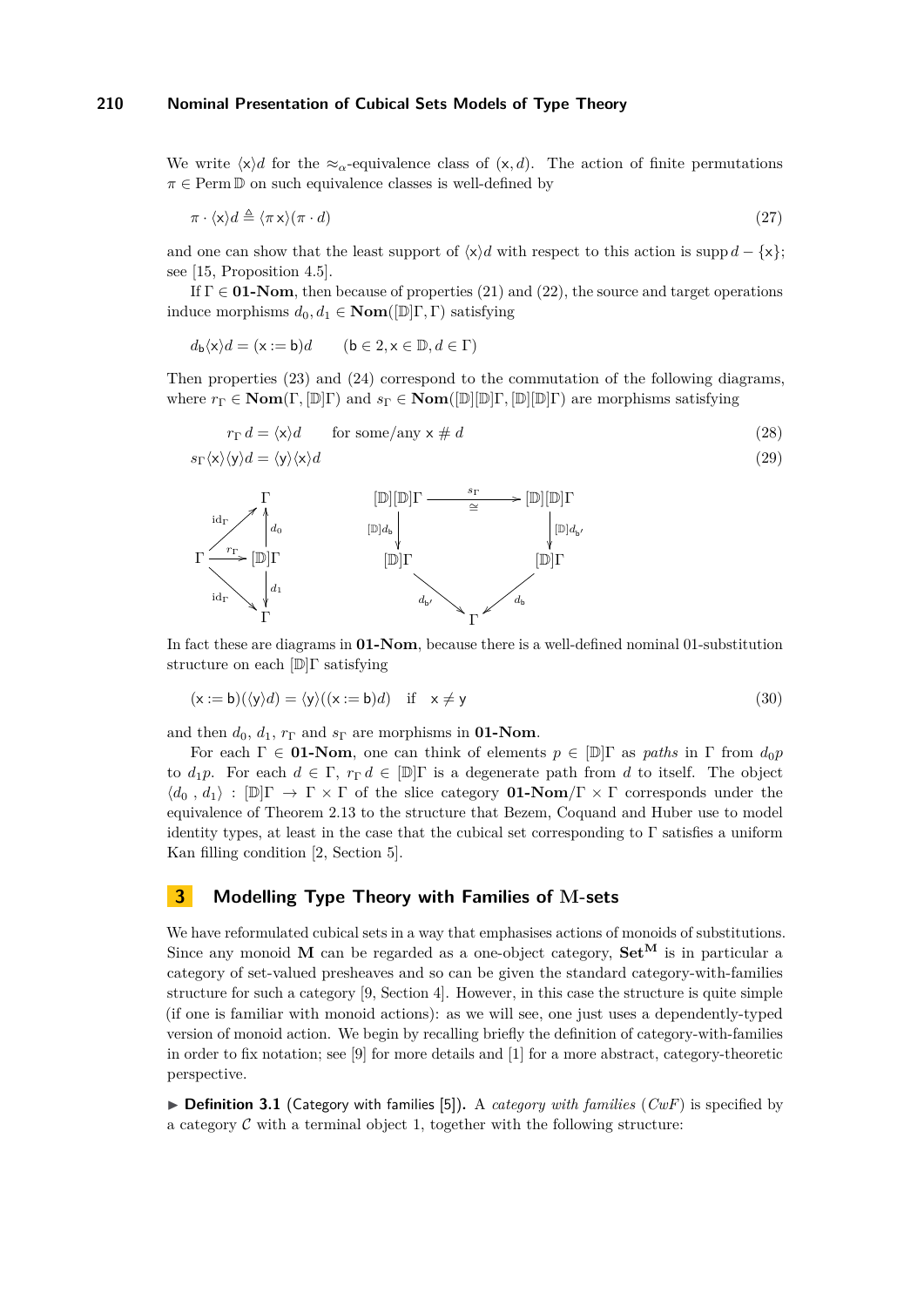### **A. M. Pitts 211**

- For each object  $\Gamma \in \mathcal{C}$ , a collection  $\mathcal{C}(\Gamma)$ , whose elements are called *families* over  $\Gamma$ .
- For each object  $\Gamma \in \mathcal{C}$  and family  $A \in \mathcal{C}(\Gamma)$ , a collection  $\mathcal{C}(\Gamma \vdash A)$  of *elements* of the  $\rightarrow$ family *A* over Γ.
- $\blacksquare$  Operations for re-indexing families and elements along morphisms in C

$$
\frac{A \in \mathcal{C}(\Gamma) \qquad \gamma \in \mathcal{C}(\Gamma', \Gamma)}{A[\gamma] \in \mathcal{C}(\Gamma')} \qquad \frac{a \in \mathcal{C}(\Gamma \vdash A) \qquad \gamma \in \mathcal{C}(\Gamma', \Gamma)}{a[\gamma] \in \mathcal{C}(\Gamma' \vdash A[\gamma])}
$$

satisfying

$$
A[\mathrm{id}_{\Gamma}] = A \qquad (A \in \mathcal{C}(\Gamma))
$$
  
\n
$$
A[\gamma \circ \gamma'] = A[\gamma][\gamma'] \qquad (A \in \mathcal{C}(\Gamma), \gamma \in \mathcal{C}(\Gamma', \Gamma), \gamma' \in \mathcal{C}(\Gamma'', \Gamma'))
$$
  
\n
$$
a[\mathrm{id}_{\Gamma}] = a \qquad (a \in \mathcal{C}(\Gamma \vdash A)
$$
  
\n
$$
a[\gamma \circ \gamma'] = a[\gamma][\gamma'] \qquad (a \in \mathcal{C}(\Gamma \vdash A), \gamma \in \mathcal{C}(\Gamma', \Gamma), \gamma' \in \mathcal{C}(\Gamma'', \Gamma'))
$$

For each family  $A \in \mathcal{C}(\Gamma)$ , a *comprehension* object  $\Gamma.A \in \mathcal{C}$  equipped with a projection morphism  $p \in C(\Gamma.A, \Gamma)$ , a *generic element*  $v \in C(\Gamma.A \vdash A[p])$  and a *pairing operation* 

$$
\frac{\gamma \in \mathcal{C}(\Gamma', \Gamma) \qquad A \in \mathcal{C}(\Gamma) \qquad a \in \mathcal{C}(\Gamma' \vdash A[\gamma])}{\langle \gamma, a \rangle \in \mathcal{C}(\Gamma', \Gamma.A)}
$$

satisfying

$$
p \circ \langle \gamma, a \rangle = \gamma
$$
  
\n
$$
v[\langle \gamma, a \rangle] = a
$$
  
\n
$$
\langle \gamma, a \rangle \circ \gamma' = \langle \gamma \circ \gamma', a[\gamma'] \rangle
$$
  
\n
$$
\langle p, v \rangle = id_{\Gamma.A}
$$

For each object  $\Gamma \in \mathcal{C}$ , one can make  $\mathcal{C}(\Gamma)$  into a category by taking, for each  $A, B \in \mathcal{C}(\Gamma)$ , the set of morphisms  $C(\Gamma)(A, B)$  to be  $C(\Gamma \cdot A \vdash B[p])$  with identities given by generic elements and composition given by  $c \circ b \triangleq c[\langle p, b \rangle]$ . Then the mapping  $A \in \mathcal{C}(\Gamma) \mapsto p \in \mathcal{C}(\Gamma, A, \Gamma)$ extends to a full and faithful functor to the slice category

<span id="page-9-0"></span>
$$
\mathcal{C}(\Gamma) \to \mathcal{C}/\Gamma
$$
\n
$$
A \xrightarrow{b} B \mapsto \Gamma \cdot A \xrightarrow{(\mathbf{p}, b)} \Gamma \cdot B
$$
\n
$$
\downarrow_{\Gamma} \downarrow_{\Gamma}
$$
\n
$$
(31)
$$

The re-indexing operations are mapped to pullback functors between slices, since for each  $A \in \mathcal{C}(\Gamma)$  and  $\gamma \in \mathcal{C}(\Gamma', \Gamma)$ 

$$
\Gamma'.A[\gamma] \xrightarrow{\langle \gamma \circ p, v \rangle} \Gamma.A
$$
\n
$$
\downarrow_{\mathbf{p}} \qquad \qquad \downarrow_{\mathbf{p}} \qquad \qquad (32)
$$
\n
$$
\Gamma' \xrightarrow{\gamma} \Gamma
$$

is a pullback in  $C$ ; see [\[9,](#page-17-4) Proposition 3.9].

The contexts, types-in-context, terms-in-context and term-substitutions of Type Theory are interpreted in a CwF by its objects, families, elements and morphisms respectively; see [\[9,](#page-17-4) Section 3.5]. Furthermore, one can translate each type-forming construct to an equivalent structure within CwFs. For example: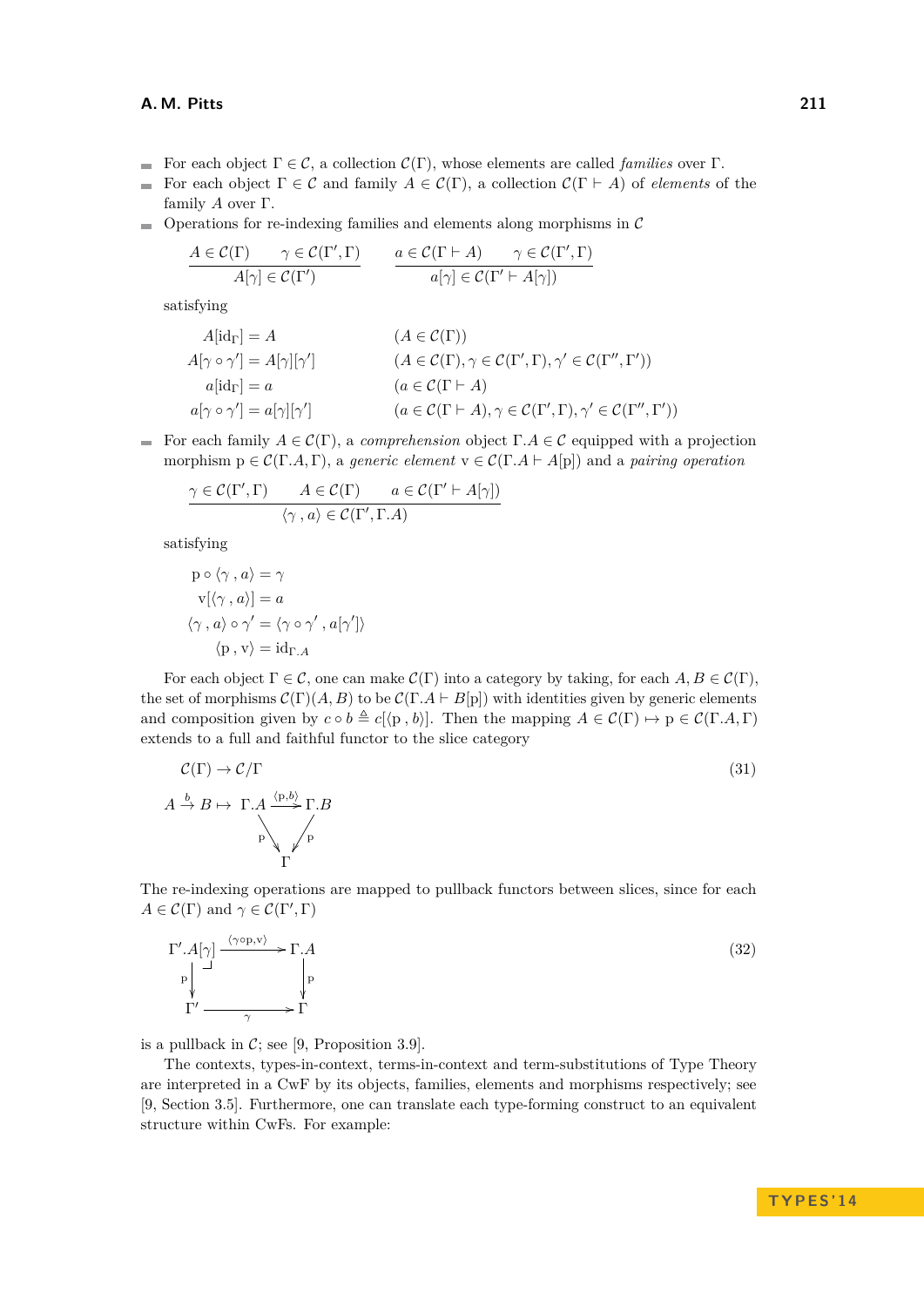<span id="page-10-0"></span> $\triangleright$  **Definition 3.2** ( $\Sigma$ - and  $\Pi$ -types in CwFs). A Cwf C has

 $\sum$ *-types* if there are operations

$$
A \in \mathcal{C}(\Gamma) \qquad B \in \mathcal{C}(\Gamma.A) \qquad a \in \mathcal{C}(\Gamma \vdash A) \qquad B \in \mathcal{C}(\Gamma \vdash B[\langle id_{\Gamma}, a \rangle])
$$
  
\n
$$
\Sigma AB \in \mathcal{C}(\Gamma) \qquad \text{pair } ab \in \mathcal{C}(\Gamma \vdash \Sigma AB)
$$
  
\n
$$
\frac{c \in \mathcal{C}(\Gamma \vdash \Sigma AB)}{\text{fst } c \in \mathcal{C}(\Gamma \vdash A)} \qquad \frac{c \in \mathcal{C}(\Gamma \vdash \Sigma AB)}{\text{snd } c \in \mathcal{C}(\Gamma \vdash B[\langle id_{\Gamma}, \text{fst } c \rangle])}
$$

satisfying

$$
(\Sigma \, A \, B)[\gamma] = \Sigma(A[\gamma])(B[\langle \gamma \circ \mathbf{p}, \mathbf{v} \rangle])
$$
  
\n
$$
(\text{pair } a \, b)[\gamma] = \text{pair } (a[\gamma]) (b[\gamma])
$$
  
\n
$$
(\text{fst } c)[\gamma] = \text{fst}(c[\gamma])
$$
  
\n
$$
(\text{snd } c)[\gamma] = \text{snd}(c[\gamma])
$$
  
\n
$$
\text{fst}(\text{pair } a \, b) = a
$$
  
\n
$$
\text{snd}(\text{pair } a \, b) = b
$$
  
\n
$$
\text{pair } (\text{fst } c) (\text{snd } c) = c
$$

Π*-types* if there are operations

$$
\frac{A \in \mathcal{C}(\Gamma)}{\Pi \, A \, B \in \mathcal{C}(\Gamma)} \qquad \frac{b \in \mathcal{C}(\Gamma \cdot A \vdash B)}{\operatorname{lamb} \in \mathcal{C}(\Gamma \vdash \Pi \, A \, B)} \qquad \frac{c \in \mathcal{C}(\Gamma \vdash \Pi \, A \, B)}{a \in \mathcal{C}(\Gamma \vdash A)}
$$

 $q(n)$   $\pi$   $(0, 0)$ 

satisfying

$$
(\Pi A B)[\gamma] = \Pi(A[\gamma])(B[\langle \gamma \circ p, v \rangle])
$$

$$
(\operatorname{lam} b)[\gamma] = \operatorname{lam} b[\langle \gamma \circ p, v \rangle]
$$

$$
(\operatorname{app} ca)[\gamma] = \operatorname{app} (c[\gamma])(a[\gamma])
$$

$$
\operatorname{app} (\operatorname{lam} b) a = b[\langle id_{\Gamma}, a \rangle]
$$

$$
\operatorname{lam}(\operatorname{app} (c[p]) v) = c
$$

**F** Remark 3.3. If C is a locally cartesian closed category, it is always possible to find a CwF with the same underlying category  $\mathcal C$  for which the functors in [\(31\)](#page-9-0) are not only full and faithful, but also essentially surjective; see [\[13,](#page-17-11) [1\]](#page-17-10). In that case each category of families  $\mathcal{C}(\Gamma)$  is equivalent to the slice category  $\mathcal{C}/\Gamma$  and the CwF structure is just providing an equivalent version of the traditional use of slice categories to model families of objects in category theory [\[16\]](#page-18-5) – one in which pullback strictly commutes with composition and hence correctly models properties of substitution in type theory. This applies to the categories we consider in this paper,  $[C, Set]$ ,  $Set^M$  and  $Set^M$ <sub>fs</sub>, since they are all toposes and hence in particular locally cartesian closed. However, in these cases it not necessary to apply a general construction as in [\[13,](#page-17-11) [1\]](#page-17-10), since there are natural and useful notions of 'family of presheaves' and 'family of **M**-sets' equivalent to the use of slice categories. Such families are used in [\[2\]](#page-17-0) for the category of cubical sets; and we describe analogues for  $Set^M$  and  $Set^M_{fs}$  in the next two sections. Note that the equivalence  $I^* : [\mathbf{C}, \mathbf{Set}] \simeq \mathbf{Set}_{\text{fs}}^{\mathbf{Cb}}$  from Theorem [2.9](#page-4-0) gives an equivalence  $[\mathbf{C}, \mathbf{Set}] / C \simeq \mathbf{Set}_{fs}^{\mathbf{Cb}} / I^* C$  for each cubical set *C*; and therefore the category of families over *C*, being equivalent to  $[\mathbf{C}, \mathbf{Set}] / C$  and hence to  $\mathbf{Set}_{\text{fs}}^{\mathbf{Cb}} / I^*C$ , is also equivalent to the category of families for  $I^*C$  in the CwF described in Section [3.2](#page-12-0) for the case  $M = Cb$ .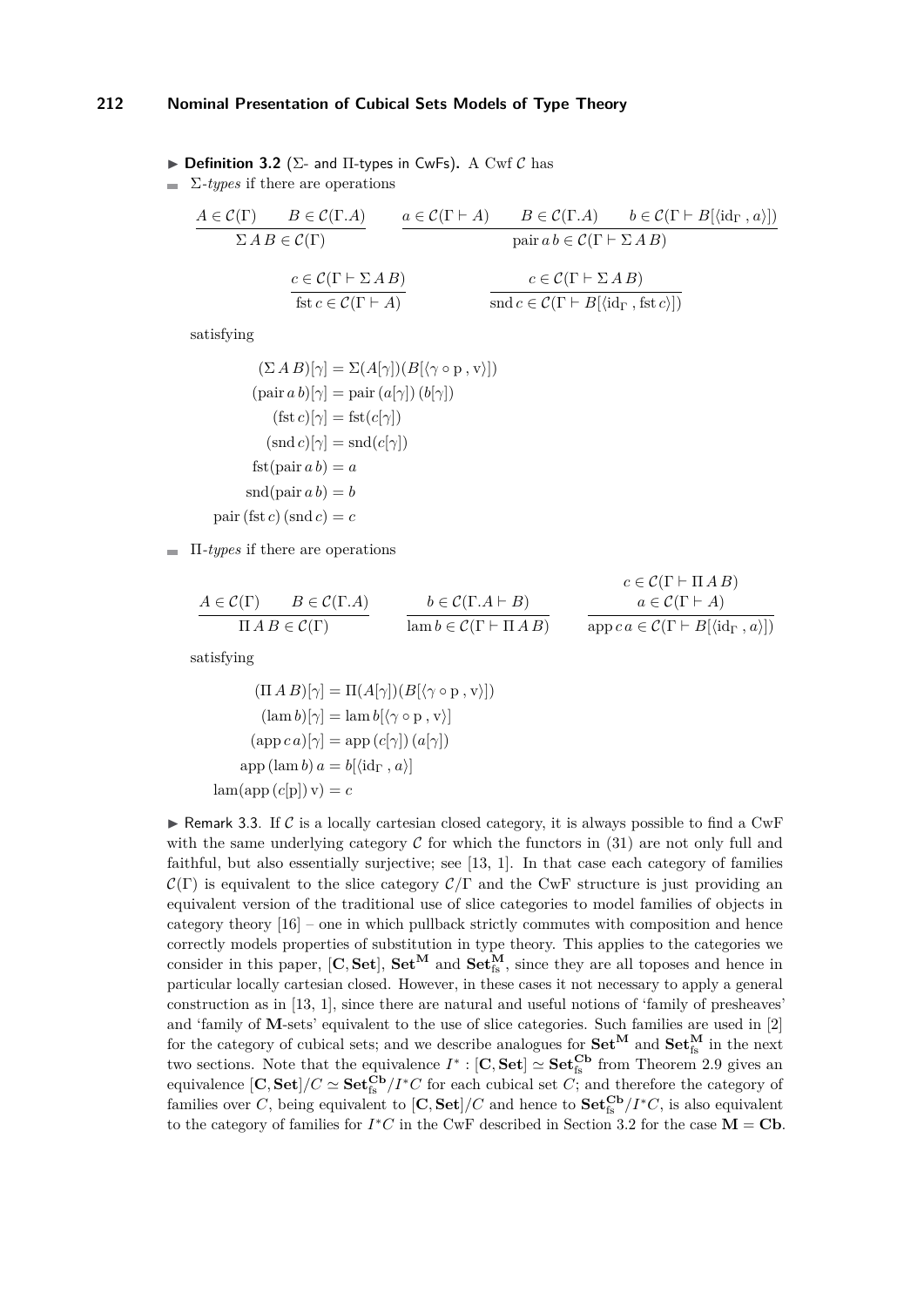### <span id="page-11-5"></span>**3.1 CwF structure of Set<sup>M</sup>**

Let **M** be an arbitrary monoid.

*Families*  $\mathbf{Set}^{\mathbf{M}}(\Gamma)$  over an object  $\Gamma \in \mathbf{Set}^{\mathbf{M}}$  consist of Γ-indexed families of sets  $A =$  $(A_d | d \in \Gamma)$  equipped with a 'dependently-typed **M**-action', that is, a family of functions

$$
\Box \cdot \Box \in \prod_{\sigma \in \mathbf{M}} \prod_{a \in A_d} A_{\sigma \cdot d} \qquad (d \in \Gamma)
$$

satisfying  $\iota \cdot a = a \in A_d (= A_{\iota \cdot d})$  and  $\sigma' \cdot (\sigma \cdot a) = \sigma' \sigma \cdot a \in A_{\sigma' \sigma \cdot d} (= A_{\sigma' \cdot (\sigma \cdot d)})$ .

- *Elements*  $\mathbf{Set}^{\mathbf{M}}(\Gamma \vdash A)$  of a family  $A \in \mathbf{Set}^{\mathbf{M}}(\Gamma)$  consist of dependently-typed functions  $f \in \prod_{d \in \Gamma} A_d$  that preserve the **M**-action, in the sense that  $\sigma \cdot (f \, d) = f(\sigma \cdot d) \in A_{\sigma \cdot d}$ .
- *Re-indexing* of a family  $A \in \mathbf{Set}^{\mathbf{M}}(\Gamma)$  along  $\gamma \in \mathbf{Set}^{\mathbf{M}}(\Gamma', \Gamma)$  is the family  $A[\gamma] \triangleq (A_{\gamma d'} | \gamma)$  $d' \in \Gamma'$  with dependently-typed **M**-action:  $\sigma \in \mathbf{M}$ ,  $a \in A[\gamma]_{d'} = A_{\gamma d'} \mapsto \sigma \cdot a \in$  $A_{\sigma \cdot (\gamma d')} = A_{\gamma(\sigma \cdot d')} = A[\gamma]_{\sigma \cdot d'}$ . The re-indexing of an element  $f \in \mathbf{Set}^{\mathbf{M}}(\Gamma \vdash A)$  along  $\gamma \in \mathbf{Set}^{\mathbf{M}}(\Gamma', \Gamma)$  is the element  $f[\gamma] \in \mathbf{Set}^{\mathbf{M}}(\Gamma' \vdash A)$ , where  $f[\gamma] d' = f(\gamma d')$ .
- *Comprehension* for the CwF **Set**<sup>M</sup> is created by that for **Set**. Thus given  $A \in \mathbf{Set}^{\mathbf{M}}(\Gamma)$ , the comprehension object  $\Gamma.A \in \mathbf{Set}^{\mathbf{M}}$  is given by the dependent product of sets

<span id="page-11-0"></span>
$$
\Gamma.A \triangleq \sum_{d \in \Gamma} A_d \quad \text{equipped with the } \mathbf{M}\text{-action} \quad \sigma \cdot (d, a) \triangleq (\sigma \cdot d, \sigma \cdot a) \tag{33}
$$

First projection yields a morphism  $p \in \mathbf{Set}^{\mathbf{M}}(\Gamma, A, \Gamma)$  and the generic element  $v \in$ **Set**<sup>M</sup>(Γ*.A*  $\vdash$  *A*[p]) is given by second projection:  $v(d, a) \triangleq a \in A_d = A[p]_{(d,a)}$ . The pairing operation is

$$
\frac{\gamma \in \mathbf{Set}^{\mathbf{M}}(\Gamma', \Gamma) \qquad f \in \mathbf{Set}^{\mathbf{M}}(\Gamma' \vdash A[\gamma])}{\langle \gamma \, , \, f \rangle \in \mathbf{Set}^{\mathbf{M}}(\Gamma', \Gamma.A)} \qquad \langle \gamma \, , \, f \rangle \, d' \triangleq (\gamma \, d', \, f \, d') \qquad (d' \in \Gamma')
$$

These operations satisfy the equations required for a CwF (Definition [3.1\)](#page-8-0). In this case the functors [\(31\)](#page-9-0) are equivalences: any object  $\gamma : \Gamma' \to \Gamma$  of the slice category  $\mathbf{Set}^{\mathbf{M}}/\Gamma$  is isomorphic to  $p: \Gamma \ A \to \Gamma$  for some family  $A \in \mathbf{Set}^{\mathbf{M}}(\Gamma)$ , namely  $A_d \triangleq \{d' \in \Gamma' \mid \gamma d' = d\}$ with dependently-typed action given by the **M**-action of Γ'. Since  $Set^M$  is a topos (being a presheaf category), it is in particular locally cartesian closed. One can use the equivalences **Set**<sup>M</sup>(Γ)  $\simeq$  **Set**<sup>M</sup>/Γ to transfer this local cartesian closed structure to operations in the CwF **Set<sup>M</sup>** for modelling Σ- and Π-types (Definition [3.2\)](#page-10-0). Given families *A* ∈ **SetM**(Γ) and  $B \in \mathbf{Set}^{\mathbf{M}}(\Gamma, A)$ , then  $\Sigma A B \in \mathbf{Set}^{\mathbf{M}}(\Gamma)$  is given by the dependent product of sets

$$
(\Sigma \, A \, B)_d \triangleq \sum_{a \in A_d} B_{(d,a)} \quad \text{equipped with } \mathbf{M} \text{-action} \quad \sigma \cdot (a,b) \triangleq (\sigma \cdot a, \sigma \cdot b) \tag{34}
$$

with pair *a b*, fst *c* and snd *c* as for **Set**. However,  $\Pi AB \in \mathbf{Set}^{\mathbf{M}}(\Gamma)$  is more complicated:

$$
(\Pi \, A \, B)_d \triangleq \{ f \in \prod_{\sigma' \in \mathbf{M}} \prod_{a \in A_{\sigma',d}} B_{(\sigma',d,a)} \mid (\forall \sigma, \sigma' \in \mathbf{M})(\forall a \in A_{\sigma',d})
$$

$$
\sigma \cdot (f \, \sigma' \, a) = f(\sigma \sigma') (\sigma \cdot a) \in B_{(\sigma \sigma',d,\sigma \cdot a)} \} \qquad (d \in \Gamma) \tag{35}
$$

with **M**-action:

$$
\frac{\sigma \in \mathbf{M}}{\sigma \cdot f \in (\Pi \land B)_{d}} \qquad \sigma \cdot f \triangleq \lambda \sigma' \in \mathbf{M}.\lambda a \in A_{\sigma' \sigma \cdot d}.\ f\left(\sigma'\sigma\right) a
$$

Application is given by

<span id="page-11-3"></span>
$$
\frac{g \in \mathbf{Set}^{\mathbf{M}}(\Gamma \vdash \Pi \, A \, B) \qquad h \in \mathbf{Set}^{\mathbf{M}}(\Gamma \vdash A)}{\operatorname{app} g \, h \in \mathbf{Set}^{\mathbf{M}}(\Gamma \vdash B[\langle \mathrm{id}, h \rangle])} \qquad \operatorname{app} g \, h \, d \triangleq g \, d \, \iota \, (h \, d) \qquad (d \in \Gamma) \tag{36}
$$

and currying by

<span id="page-11-4"></span>
$$
\frac{k \in \mathbf{Set}^{\mathbf{M}}(\Gamma, A \vdash B)}{\lim k \in \mathbf{Set}^{\mathbf{M}}(\Gamma \vdash \Pi \, A \, B)} \qquad \lim k \, d \triangleq \lambda \sigma' \in \mathbf{M}.\lambda a \in A_{\sigma'.d} k \, (\sigma' \cdot d, a) \qquad (d \in \Gamma) \tag{37}
$$

<span id="page-11-2"></span><span id="page-11-1"></span>**T Y P E S ' 1 4**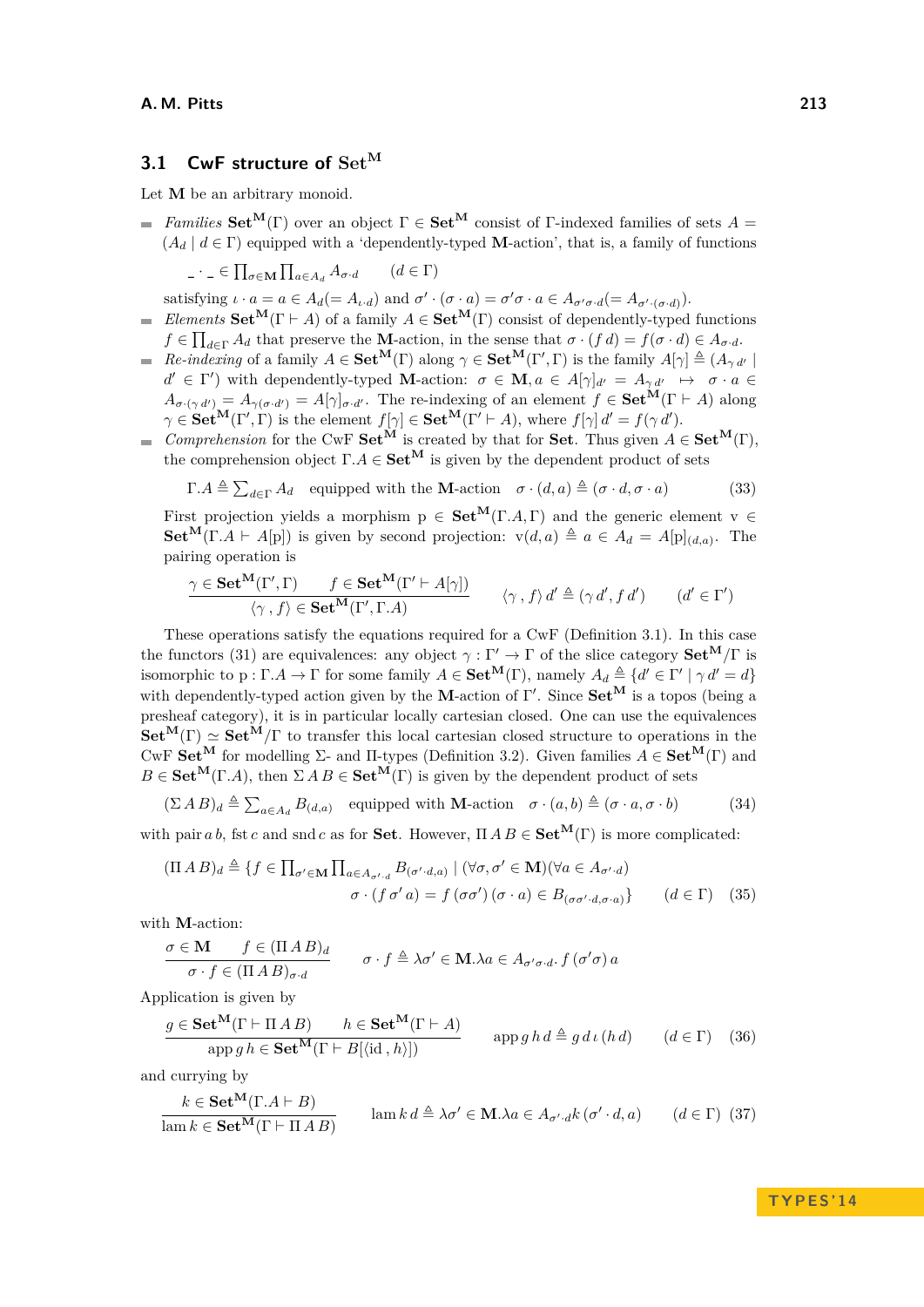## <span id="page-12-0"></span>**3.2 CwF structure of**  $\mathbf{Set}^{\mathbf{M}}_{\mathrm{fs}}$

Now let **M** be a monoid of substitutions (Definition [2.1\)](#page-2-0)

<span id="page-12-1"></span> $\blacktriangleright$  **Lemma 3.4.** *The full subcategory*  $\mathbf{Set}_{fs}^{\mathbf{M}}$  *is closed under taking finite limits in*  $\mathbf{Set}^{\mathbf{M}}$ *.* 

**Proof.** Just note that for each element  $(d_1, \ldots, d_n)$  of a finite limit, since the action of M on the finite limit is componentwise, if each component  $d_i$  is supported by  $X_i$ , the the whole element is supported by  $X_1 \cup \cdots \cup X_n$ .

<span id="page-12-2"></span>I **Lemma 3.5.** *Given* Γ ∈ **Set<sup>M</sup>***, define*

 $\Gamma_{fs} \triangleq \{d \in \Gamma \mid d \text{ is supported by some finite subset } X \subseteq_{fin} \mathbb{D}\}\$ 

*Then*  $\Gamma \mapsto \Gamma_{fs}$  *is the object part of a right adjoint to the inclusion functor*  $\mathbf{Set}_{fs}^{\mathbf{M}} \hookrightarrow \mathbf{Set}^{\mathbf{M}}$ *.* 

**Proof.** First note that by part [2](#page-3-4) of Corollary [2.5,](#page-3-5) Γ<sub>fs</sub> is closed under the **M**-action on Γ and hence gives an object in  $Set_{fs}^M$ . For the right adjointness we just have to see that given  $\Gamma' \in \mathbf{Set}_{fs}^{\mathbf{M}},$  any morphism  $\gamma \in \mathbf{Set}^{\mathbf{M}}(\Gamma', \Gamma)$  factors (necessarily uniquely) through the inclusion  $\Gamma_{\text{fs}} \hookrightarrow \Gamma$ . But if  $d' \in \Gamma'$  is supported by  $X \subseteq_{\text{fin}} \mathbb{D}$ , then by part [1](#page-3-2) of Corollary [2.5,](#page-3-5)  $\gamma d' \in \Gamma$  is also supported by *X*.

 $\triangleright$  Remark 3.6. Combining Lemmas [3.4](#page-12-1) and [3.5,](#page-12-2) we have that if **M** is a monoid of substitutions, then  $Set_{fs}^M$  is a topos and there is a geometric surjection  $Set^M \to Set_{fs}^M$  whose direct image part is the right adjoint functor  $\binom{1}{s}$  **Set**<sup>M</sup>  $\rightarrow$  **Set**<sup>M</sup><sub>is</sub> (see [\[11,](#page-17-12) Proposition 4.15(ii)], for example).

The CwF structure on  $\mathbf{Set}^{\mathbf{M}}$  given above restricts to one for  $\mathbf{Set}_{fs}^{\mathbf{M}}$  when  $\mathbf{M}$  is a monoid of substitutions. For each  $\Gamma \in \mathbf{Set}^{\mathbf{M}}_{\text{fs}}$  we define:

*Families*  $A \in \mathbf{Set}_{fs}^{\mathbf{M}}(\Gamma)$  are families of **M**-sets  $A \in \mathbf{Set}^{\mathbf{M}}(\Gamma)$  for which the comprehension object [\(33\)](#page-11-0) is in **Set**<sup>M</sup><sub>Is</sub>. This amounts to requiring that for each  $d \in \Gamma$ , every  $a \in A_d$ possesses a finite support with respect to the dependently-typed **M**-action, that is, a finite subset  $X \subseteq_{fin} \mathbb{D}$  satisfying supp  $d \subseteq X$  and  $(\forall \sigma, \sigma' \in \mathbf{M})((\forall x \in X) \sigma x = \sigma' x) \Rightarrow$  $\sigma \cdot a = \sigma' \cdot a$ . (The condition supp  $d \subseteq X$ , i.e. *X* supports *d*, is important since with it, when  $(\forall x \in X)$   $\sigma x = \sigma' x$  holds, it makes sense to compare  $\sigma \cdot a$  and  $\sigma' \cdot a$  for equality, because we have  $\sigma \cdot a \in A_{\sigma \cdot d} = A_{\sigma' \cdot d} \ni \sigma' \cdot a$ .) Note that the functor from Lemma [3.5](#page-12-2) extends to a fibre-wise version:

<span id="page-12-3"></span>
$$
\Gamma \in \mathbf{Set}_{\mathrm{fs}}^{\mathbf{M}}, A \in \mathbf{Set}^{\mathbf{M}}(\Gamma) \mapsto A_{\mathrm{fs}} \in \mathbf{Set}_{\mathrm{fs}}^{\mathbf{M}}(\Gamma)
$$
  

$$
(A_{\mathrm{fs}})_{d} \triangleq \{a \in A_{d} \mid (d, a) \in (\Gamma, A)_{\mathrm{fs}}\} \qquad (d \in \Gamma)
$$
 (38)

- *Elements*  $f \in \mathbf{Set}_{fs}^{\mathbf{M}}(\Gamma \vdash A)$  are the same as in  $\mathbf{Set}^{\mathbf{M}}$ , namely dependently-typed functions  $f \in \prod_{d \in \Gamma} A_d$  that preserve the **M**-action.
- *Re-indexing* is the same as in  $\mathbf{Set}^{\mathbf{M}}$ , since if *X* supports  $(\gamma d', a)$  in Γ*.A*, then it supports  $(d', a)$  in  $\Gamma'.A[\gamma]$ .
- *Comprehension objects* are as in [\(33\)](#page-11-0), since by definition  $\Gamma.A$  is in the subcategory  $\mathbf{Set}_{fs}^{\mathbf{M}}$  $\blacksquare$ when  $A \in \mathbf{Set}_{\text{fs}}^{\mathbf{M}}(\Gamma)$ .

<span id="page-12-4"></span>**If Remark 3.7.** We noted above that the functors [\(31\)](#page-9-0) give equivalences when  $C = \mathbf{Set}^{\mathbf{M}}$ . Because of the definition of families in  $Set^M_{fs}$  (and the fact that the objects of  $Set^M_{fs}$  are closed under isomorphisms in  $\mathbf{Set}^{\mathbf{M}}$ , it follows that [\(31\)](#page-9-0) is also an equivalence when  $C = \mathbf{Set}_{fs}^{\mathbf{M}}$ .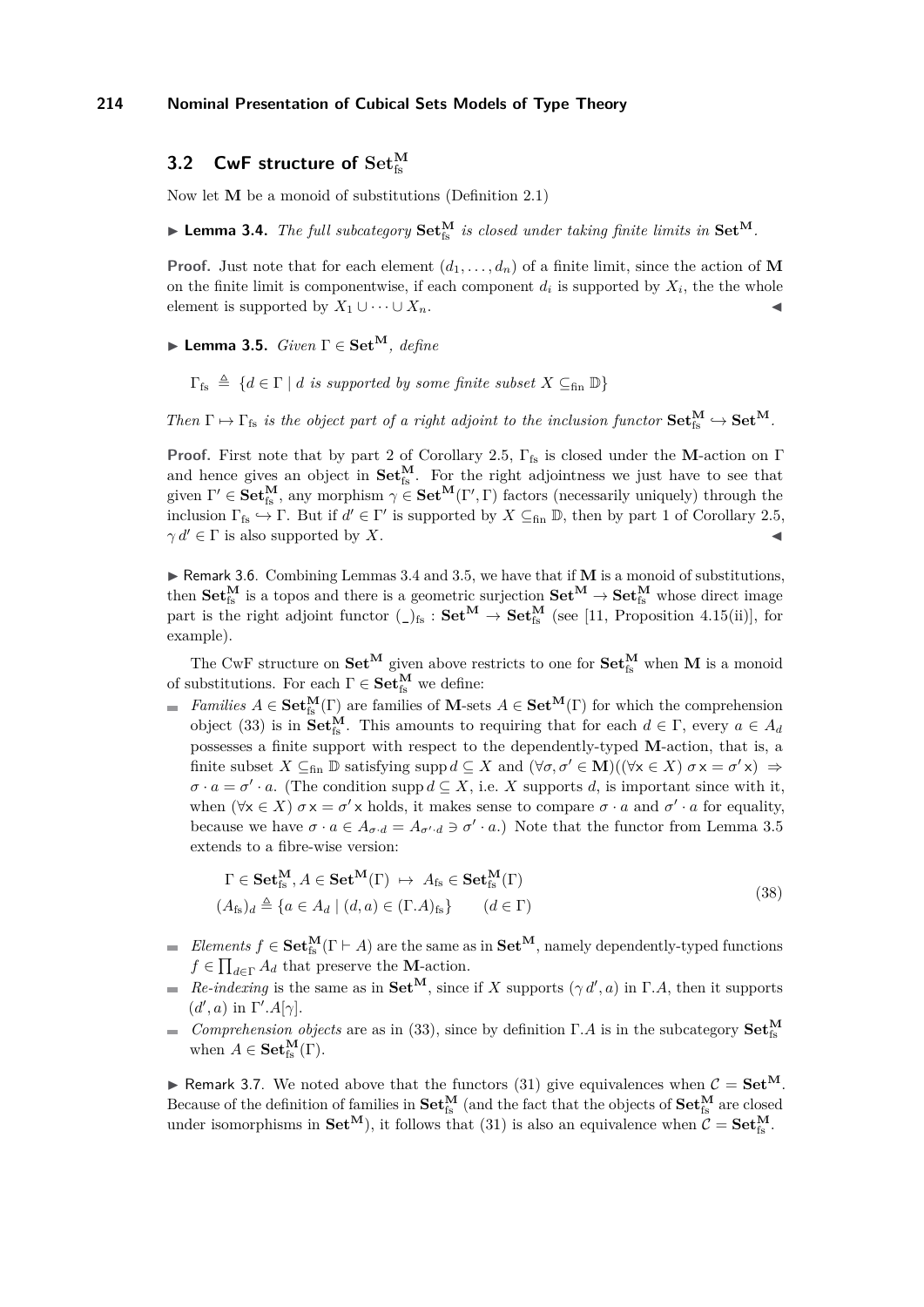$Σ$ -types in **Set**<sup>M</sup><sub><sup>fs</sub></sup> are as in [\(34\)](#page-11-1), since  $(a, b) ∈ (Σ A B)<sub>d</sub>$  is supported by any  $X ⊇$  supp $(d, a)$ </sub> that supports  $b \in B_{(d,a)}$ .

II-types in  $\text{Set}_{fs}^{\tilde{M}}$  are obtained by applying the functor [\(38\)](#page-12-3) to [\(35\)](#page-11-2). Thus for each  $\Gamma \in \mathbf{Set}^{\mathbf{M}}_{\text{fs}}, A \in \mathbf{Set}^{\mathbf{M}}_{\text{fs}}(\Gamma) \text{ and } B \in \mathbf{Set}^{\mathbf{M}}_{\text{fs}}(\Gamma, A) \text{ we define } \Pi_{\text{fs}} \land B \in \mathbf{Set}^{\mathbf{M}}_{\text{fs}}(\Gamma) \text{ by }$ 

<span id="page-13-1"></span>
$$
(\Pi_{\text{fs}} \, A \, B)_d \triangleq ((\Pi \, A \, B)_{\text{fs}})_d \qquad (d \in \Gamma) \tag{39}
$$

and one can check that the application [\(36\)](#page-11-3) and currying [\(37\)](#page-11-4) operations preserve the finite support property. Combining [\(35\)](#page-11-2) with [\(39\)](#page-13-1) in the case that  $\Gamma = 1$ , we recover the following description of exponentials in  $\mathbf{Set}^{\mathbf{M}}_{\mathrm{fs}}$  that will be useful later.

 $\blacktriangleright$  **Lemma 3.8** (Exponentials in  $\mathbf{Set}^{\mathbf{M}}_{fs}$ ). *Given* Γ,  $\Delta \in \mathbf{Set}^{\mathbf{M}}_{fs}$ , *their exponential*  $\Delta^{\Gamma}$  *is given by the set*  $(\Gamma \rightarrow_M \Delta)_{fs}$  *of finitely supported elements of* 

$$
\Gamma \to_{\mathbf{M}} \Delta \triangleq \{ f \in \mathbf{Set}(\mathbf{M} \times \Gamma, \Delta) \mid (\forall \sigma, \sigma' \in \mathbf{M})(\forall d \in \Gamma) \sigma \cdot f(\sigma', d) = f(\sigma \sigma', \sigma \cdot d) \}
$$

*where the* **M***-action on*  $\Gamma \rightarrow_M \Delta$  *is* 

$$
\sigma \cdot f \triangleq \lambda(\sigma', d) \in \mathbf{M} \times \Gamma \cdot f(\sigma' \sigma, d)
$$

*The evaluation morphism*  $ev \in \mathbf{Set}_{fs}^{\mathbf{M}}(\Delta^{\Gamma} \times \Gamma, \Delta)$  *is given by*  $ev(f, d) = f(\iota, d)$ *; and the currying of*  $\gamma \in \mathbf{Set}_{fs}^{\mathbf{M}}(\Gamma' \times \Gamma, \Delta)$  *is* cur  $\gamma \in \mathbf{Set}_{fs}^{\mathbf{M}}(\Gamma', \Delta^{\Gamma})$ *, where* cur  $\gamma d' = \lambda(\sigma, d)$  ∈  $$  $, d$ *)*.

### <span id="page-13-0"></span>**3.3 Hofmann-Streicher universes**

Hofmann and Streicher [\[10\]](#page-17-13) describe a way of lifting a Grothendieck universe in **Set** to a type-theoretic universe in any presheaf category. This is used by Bezem, Coquand and Huber [\[2\]](#page-17-0) to construct a universe within the category [**C***,* **Set**] of cubical sets. We give the construction for the case when the presheaf category is  $\mathbf{Set}^{\mathbf{M}}$  for a monoid **M** and then apply the coreflection  $(\_)_{fs} : \mathbf{Set}^{\mathbf{M}} \to \mathbf{Set}_{fs}^{\mathbf{M}}$  from Lemma [3.5](#page-12-2) when **M** is a monoid of substitutions.

Let  $U$  be a Grothendieck universe (see [\[19\]](#page-18-6), for example) containing  $D$  and hence also M. We lift  $U$  to an object  $U$  of  $\mathbf{Set}^{\mathbf{M}}$  whose underlying set consists of certain pairs  $(F, act)$  where *F* is a function from **M** to U and  $act \in \prod_{\sigma \in \mathbf{M}} \prod_{\sigma' \in \mathbf{M}} (F(\sigma' \sigma))^F$ <sup>*σ*</sup>. Thus *F* is an **M**-indexed family of sets  $F \sigma \in \mathcal{U}$  ( $\sigma \in \mathbf{M}$ ) and  $act$  maps  $\sigma, \sigma' \in \mathbf{M}$  to a function  $act \sigma \sigma' : F \sigma \to F(\sigma' \sigma)$ . We use the following notation for *act*:

<span id="page-13-2"></span>
$$
\sigma' \cdot a \triangleq act \sigma \sigma' a \in F(\sigma' \sigma) \qquad (\sigma' \in \mathbf{M}, a \in F \sigma)
$$
\n
$$
\tag{40}
$$

and refer to (*F, act*) via *F*. For it to be in *U* we require *act* to be a dependently typed **M**-action (cf. Section [3.1\)](#page-11-5), in the sense that if  $a \in F \sigma$ , then

<span id="page-13-4"></span><span id="page-13-3"></span>
$$
\iota \cdot a = a \in F \sigma = F(\iota \sigma) \tag{41}
$$

$$
\sigma'' \cdot (\sigma' \cdot a) = (\sigma'' \sigma') \cdot a \in F((\sigma'' \sigma') \sigma) = F(\sigma''(\sigma' \sigma))
$$
\n(42)

If  $F \in U$  and  $\sigma \in \mathbf{M}$ , then we get  $\sigma \cdot F \in U$  by defining

<span id="page-13-5"></span>
$$
(\sigma \cdot F) \sigma' \triangleq F(\sigma' \sigma) \tag{43}
$$

with dependently typed **M**-action on  $\sigma \cdot F$  given by the one for *F*. (This makes sense, since if  $a \in (\sigma \cdot F)$   $\sigma' = F(\sigma' \sigma)$ , then  $\sigma'' \cdot a \in F(\sigma''(\sigma' \sigma)) = (\sigma \cdot F)(\sigma'' \sigma')$ .) These definitions make U into an object in  $\mathbf{Set}^{\mathbf{M}}$ , since one can easily check that  $\iota \cdot F = F$  and  $\sigma' \cdot (\sigma \cdot F) = (\sigma' \sigma) \cdot F$ .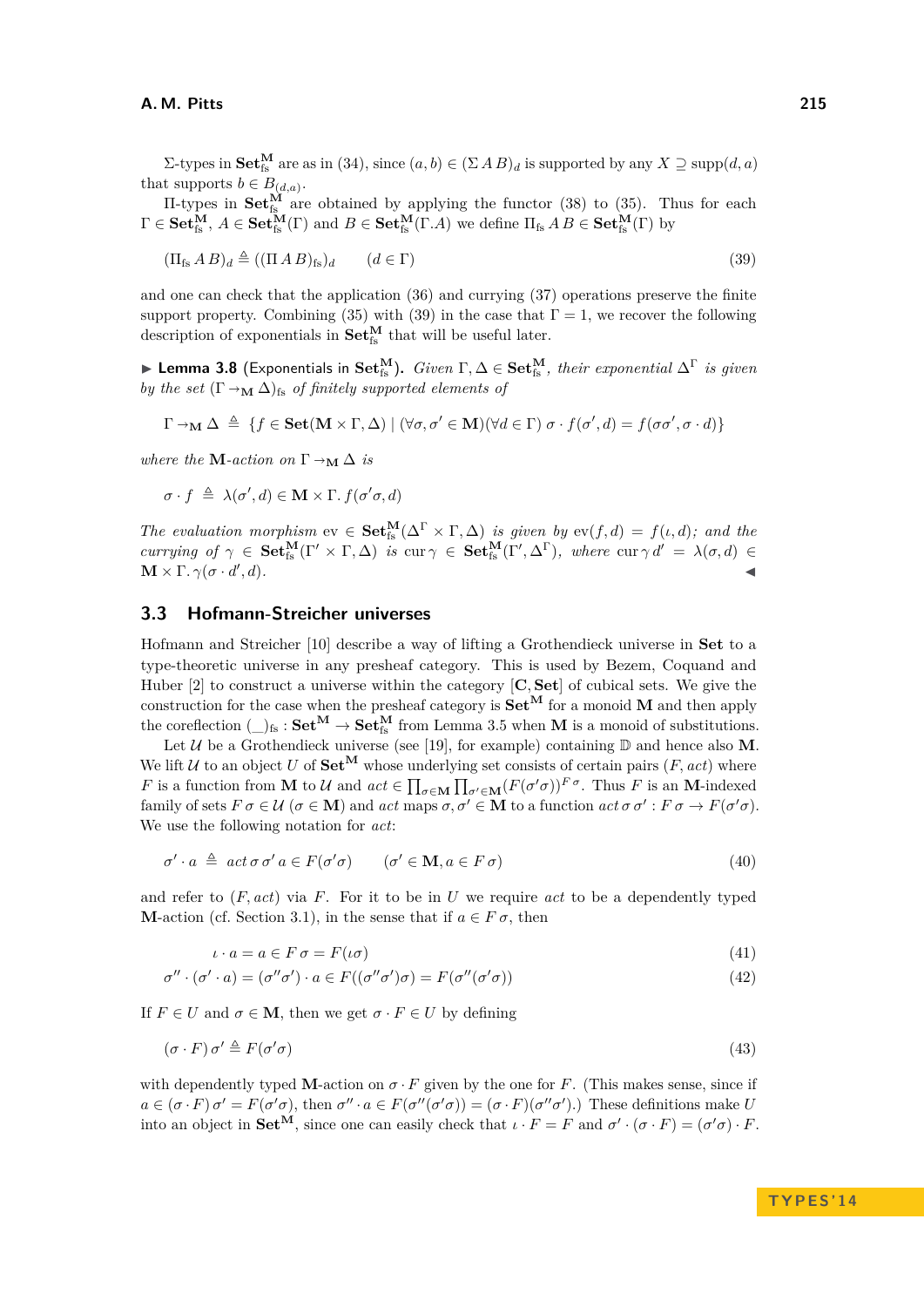▶ Definition 3.9 (Hofmann-Streicher lifting for Set<sup>M</sup><sub>is</sub>). Let M be a monoid of substitutions and let  $U \in \mathbf{Set}^{\mathbf{M}}$  be the **M**-set derived from a Grothendieck universe  $\mathcal{U} \in \mathbf{Set}$  as above. Let  $E \in \mathbf{Set}^{\mathbf{M}}(U)$  be the family mapping each  $F \in U$  to

 $E_F \triangleq F \iota$  with dependently-typed **M**-action given by [\(40\)](#page-13-2)

(Note that this makes sense, because if  $a \in E_F = F \iota$ , then  $\sigma \cdot a \in F(\sigma \iota) = F(\iota \sigma) =$  $(\sigma \cdot F) \iota = E_{\sigma \cdot F}$ .) Applying the functor  $\left(\bigcup_{f}S \colon \mathbf{Set}^{\mathbf{M}} \to \mathbf{Sub}$  from Lemma [3.5](#page-12-2) to the projection morphism  $p: U.E \to U$  we get a morphism  $p: (U.E)_{fs} \to U_{fs}$  in  $Set_{fs}^{\mathbf{M}}$  and (by Remark [3.7\)](#page-12-4) a corresponding family  $E_{\text{fs}} \in \mathbf{Set}_{\text{fs}}^{\mathbf{M}}(U_{\text{fs}})$ , where

<span id="page-14-1"></span>
$$
(E_{\text{fs}})_F \triangleq \{a \in F \iota \mid (F, a) \in (U.E)_{\text{fs}}\} \qquad (F \in U_{\text{fs}})
$$
\n
$$
(44)
$$

Note that if  $F \in U_{fs}$ , then  $F \iota \in \mathcal{U}$  and hence  $(E_{fs})_F \in \mathcal{U}$ . In general we say that a family  $A \in \mathbf{Set}_{fs}^{\mathbf{M}}(\Gamma)$  *has fibres in U* if  $A_d \in \mathcal{U}$  for all  $d \in \Gamma$ . The family [\(44\)](#page-14-1) not only has fibres in  $U$ , but is weakly universal among such families, in the following sense.

▶ **Theorem 3.10.** *Let* **M** *be a monoid of substitutions and*  $E_{fs} \in \mathbf{Set}_{fs}^{\mathbf{M}}(U_{fs})$  *be the Hofmann-Streicher universe in the CwF of finitely supported* **M***-sets derived from a Grothendieck*  $universe \, \mathcal{U} \in \mathbf{Set}$ *. Then for each*  $\Gamma \in \mathbf{Set}_{fs}^{\mathbf{M}}$  *and family*  $A \in \mathbf{Set}_{fs}^{\mathbf{M}}(\Gamma)$  *with fibres in*  $\mathcal{U}$ *, there is a morphism*  $\ulcorner A \urcorner \in \mathbf{Set}_{fs}^{\mathbf{M}}(\Gamma, U_{fs})$  *with*  $A = E_{fs}[\ulcorner A \urcorner]$ *.* 

**Proof.** For each  $d \in \Gamma$  and  $\sigma \in \mathbf{M}$  define

<span id="page-14-2"></span>
$$
\ulcorner A \urcorner d \sigma \triangleq A_{\sigma \cdot d} \in \mathcal{U} \tag{45}
$$

If  $\sigma' \in \mathbf{M}$  and  $a \in {}^{\Gamma}A^{\neg}d\sigma = A_{\sigma \cdot d}$ , then the dependently-typed **M**-action on  $A \in \mathbf{Set}_{\text{fs}}^{\mathbf{M}}(\Gamma)$ gives us  $\sigma' \cdot a \in A_{\sigma' \cdot (\sigma \cdot d)} = \ulcorner A \urcorner d(\sigma' \sigma)$ , satisfying [\(41\)](#page-13-3) and [\(42\)](#page-13-4). So for each  $d \in \Gamma$ , we get  $\ulcorner A \urcorner d \in U$ . Furthermore

$$
(\sigma' \cdot (\ulcorner A \urcorner d)) \sigma = (\ulcorner A \urcorner d)(\sigma \sigma')
$$
 by (43)  
=  $A_{\sigma \sigma' \cdot d}$  by (45)  
=  $A_{\sigma \cdot (\sigma' \cdot d)}$   
=  $\ulcorner A \urcorner (\sigma' \cdot d) \sigma$  by (45) again

so that  $\ulcorner A\urcorner \in \mathbf{Set}^{\mathbf{M}}(\Gamma, U)$ . Since  $\Gamma \in \mathbf{Set}^{\mathbf{M}}_{\text{fs}}$ , if follows from Lemma [3.5](#page-12-2) that  $\ulcorner A\urcorner$  factors through  $U_{fs} \hookrightarrow U$  to give  $\ulcorner A \urcorner \in \mathbf{Set}^{\mathbf{M}}_{fs}(\Gamma, U_{fs})$ . Since it follows from this that supp $(\ulcorner A \urcorner d) \subseteq$ supp *d*, if  $a \in A_d$  is supported by  $X \supseteq \text{supp } d$ , then *X* also supports ( $\ulcorner A \urcorner d, a$ ) in *U.E.* Therefore by [\(44\)](#page-14-1), for all  $d \in \Gamma$  we have

$$
A_d = \{ a \in \ulcorner A \urcorner d \iota \mid (\ulcorner A \urcorner d, a) \in (U.E)_{\text{fs}} \} = E_{\text{fs}}[\ulcorner A \urcorner]_d
$$

so that re-indexing the family  $E_{fs}$  along  $\lceil A \rceil$  gives  $E_{fs} \lceil A \rceil = A$ .

### <span id="page-14-0"></span>**4 Cubical sets with diagonals**

In footnote 2 of [\[2\]](#page-17-0) the authors say

'In a previous attempt, we have been considering the category of finite sets with maps  $I \rightarrow J + 2$  (i.e. the Kleisli category for the monad  $I + 2$ ). This category appears on pages 47–48 in Pursuing Stacks [\[8\]](#page-17-2) as "in a sense, the smallest test category".'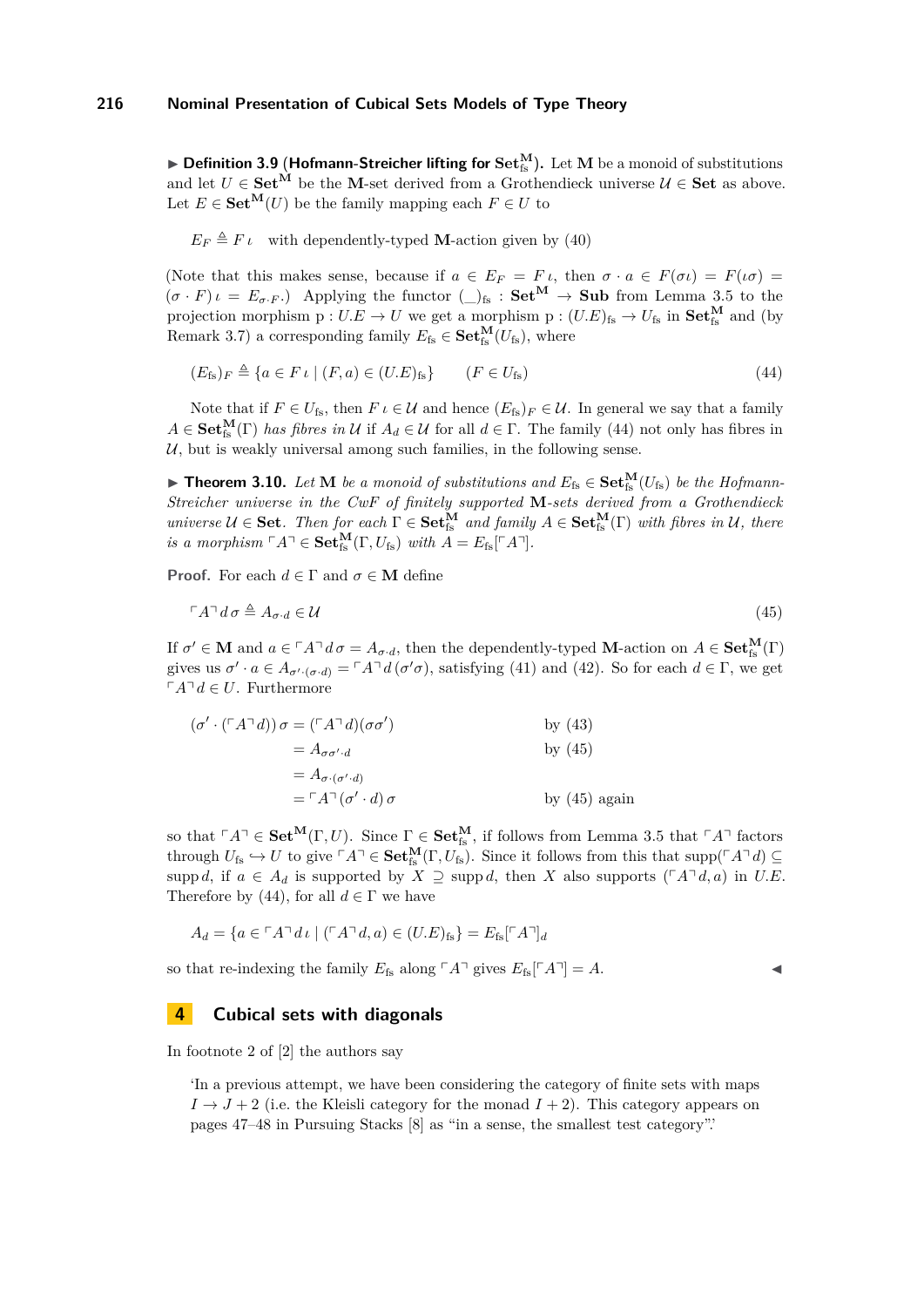Call this category **S**. Thus **S** is like the category **C** from Section [1,](#page-0-1) but without the injectivity condition [\(1\)](#page-0-0) on morphisms. In Section [2](#page-2-4) we moved from the small category **C** to the submonoid **Cb** of the monoid **Sb** of all substitutions (Definition [2.1\)](#page-2-0) and replaced cubical sets  $[C, Set]$  by the equivalent category  $Set_{fs}^{Cb}$  of finitely supported  $Cb$ -sets. If one starts from **S** rather than **C**, then one gets the whole monoid of substitutions **Sb** and can consider the category  $\mathbf{Set}_{fs}^{\mathbf{S}\mathbf{b}}$  of finitely supported  $\mathbf{S}\mathbf{b}$ -sets.

<span id="page-15-3"></span> $\blacktriangleright$  **Theorem 4.1.** *The categories* [S, Set] *and* Set<sup>*Sb</sup> are equivalent.*</sup>

**Proof.** One can check that the proof method of Theorem [2.9](#page-4-0) still goes through when one replaces the category **C** by **S** and the monoid **Cb** by **Sb**. Indeed the proof is easier, because the 'homogeneity' property (the analogue of Lemma [2.8\)](#page-4-3) needed for the fullness and essential surjectivity of the functor  $I^* : [\mathbf{S}, \mathbf{Set}] \to \mathbf{Set}^{\mathbf{S}\mathbf{b}}_{\text{fs}}$  is trivial: for each  $s \in \mathbf{S}(X, Y)$  we get a substitution  $\sigma \in$  **Sb** that agrees with *s* on *X* simply by defining

$$
\sigma \times \triangleq \begin{cases} s \times & \text{if } \times \in X \\ \times & \text{otherwise.} \end{cases}
$$

<span id="page-15-2"></span> $\blacktriangleleft$ 

One advantage of  $Set_{fs}^{Sb}$  over  $Set_{fs}^{Cb}$  stems from the following theorem. Regarding each  $\Gamma \in \mathbf{Set}^{\mathbf{Sb}}_{\text{fs}}$  as a nominal set as in Section [2.1,](#page-6-6) we can make the nominal set  $[\mathbb{D}]\Gamma$  of name abstractions into an object of  $\mathbf{Set}^{\mathbf{S}\mathbf{b}}_{\text{fs}}$  via an  $\mathbf{S}\mathbf{b}$ -action satisfying

$$
x \# \sigma \Rightarrow \sigma \cdot \langle x \rangle d = \langle x \rangle (\sigma \cdot d) \qquad (x \in \mathbb{D}, \sigma \in \mathbf{Sb}, d \in \Gamma) \tag{46}
$$

where we regard **Sb** as a nominal set, and hence make sense of the condition  $x \# \sigma$ , via the conjugation action of permutations:  $\pi \cdot \sigma \triangleq \pi \sigma \pi^{-1}$ . (The support of  $\sigma$  with respect to this action is  $Dom \sigma \cup \bigcup_{x \in Dom \sigma} supp(\sigma x)$ .) Thus the action of  $\sigma$  is well-defined by sending an element  $\langle x \rangle d \in [\mathbb{D}] \Gamma$  to  $\langle y \rangle (\sigma(x y) \cdot d)$ , where y is some (or indeed, any) direction satisfying y # (x*, σ, d*); cf. [\[15,](#page-17-1) Theorem 9.18].

<span id="page-15-0"></span>**► Theorem 4.2.**  $[\mathbb{D}]\Gamma$  *is isomorphic in the category*  $\mathbf{Set}_{fs}^{Sb}$  *to the exponential*  $\Gamma^I$  *of*  $\Gamma$  *by the interval object* I *from Example [2.3.](#page-3-7)*

**Proof.** Recall the definition of  $[\mathbb{D}]\Gamma$  in terms of the equivalence relation  $\approx_{\alpha} (26)$  $\approx_{\alpha} (26)$ . If  $(x, d) \approx_{\alpha}$  $(x', d')$ , then picking any  $y \# (x, d, x', d')$  we have  $(y \ x) \cdot d = (y \ x') \cdot d' \in \Gamma$ . Since for any  $i \in I$ , the substitutions  $(i/y)(y \times)$  and  $(i/x)$  agree on supp *d*, we have  $(i/x) \cdot d = (i/y)(y \times) \cdot d$ ; similarly  $(i/x') \cdot d' = (i/y)(y x') \cdot d'$ . Therefore  $(i/x) \cdot d = (i/x') \cdot d'$ . So there is a well-defined function ev :  $[\mathbb{D}]\Gamma \times I \to \Gamma$  satisfying

<span id="page-15-1"></span>
$$
ev(\langle x \rangle d, i) = (i/x) \cdot d \qquad (x \in \mathbb{D}, d \in \Gamma, i \in I)
$$
\n
$$
(47)
$$

(Note that since **Cb** does not contain the substitution  $(i/x)$  when  $i \in \mathbb{D} - \{x\}$ , it would not be possible to make this definition in the category  $\mathbf{Set}^{\mathbf{Cb}}_{\mathrm{fs}}$  .)

When  $x \text{ } \neq \sigma$ , we have  $\sigma(i/x) = (\sigma i/x)\sigma \in \mathbf{Sb}$  and hence  $\sigma \cdot \text{ev}(\langle x \rangle d, i) = \text{ev}(\sigma \cdot \langle x \rangle d, \sigma \cdot i)$ . So ev is a morphism in  $\mathbf{Set}^{\mathbf{Sb}}_{fs}([\mathbb{D}]\Gamma \times I, \Gamma)$ . We verify that it has the universal property required for the exponential. Given  $\gamma \in \mathbf{Set}^{\mathbf{Sb}}_{fs}(\Gamma' \times I, \Gamma)$  we get a well-defined function  $cur \gamma : \Gamma' \to [\mathbb{D}] \Gamma$ 

$$
\operatorname{cur}\gamma d' \triangleq \langle x \rangle \gamma (d', x) \quad \text{where } x \neq d' \tag{48}
$$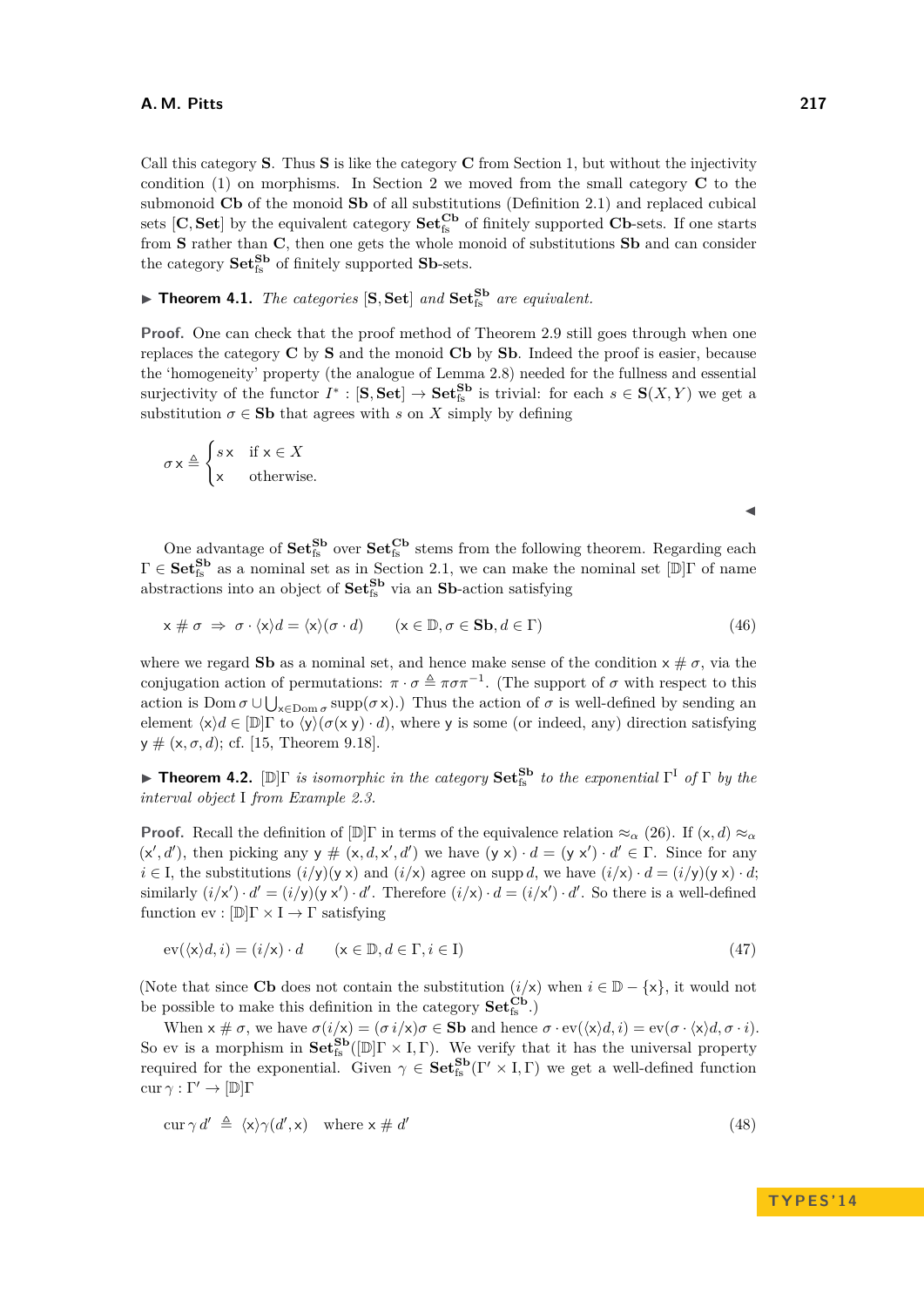This satisfies  $\sigma \cdot (\text{cur } \gamma \, d') = \text{cur } \gamma \, (\sigma \cdot d')$  and hence gives a morphism  $\text{cur } \gamma \in \mathbf{Set}^{\mathbf{Sb}}_{\text{fs}}(\Gamma', [\mathbb{D}]\Gamma)$ . Note that

$$
ev(cur \gamma d', i) = ev(\langle x \rangle \gamma(d', x), i)
$$
  
\n
$$
= (i/\mathbf{x}) \cdot \gamma(d', \mathbf{x})
$$
  
\n
$$
= \gamma((i/\mathbf{x}) \cdot d', (i/\mathbf{x}) \cdot \mathbf{x})
$$
  
\n
$$
= \gamma(d', i)
$$
  
\nwhere  $\mathbf{x} \neq d'$   
\nby (47)  
\nsince  $\gamma$  is a morphisms in **Set**<sub>is</sub><sup>5b</sup>  
\nsince  $\mathbf{x} \neq d'$ 

so that  $ev \circ (cur \gamma \times id_I) = \gamma$ . The uniqueness of cur  $\gamma$  with this property follows from an *η*-rule for elements of  $[D]$ Γ:

$$
(\forall p \in [\mathbb{D}]\Gamma)(\forall \mathsf{x} \in \mathbb{D}) \times \# \ p \ \Rightarrow \ p = \langle \mathsf{x} \rangle \text{ev}(p, \mathsf{x}) \tag{49}
$$

which in turn follows the fact that for any  $\langle x \rangle d \in [\mathbb{D}]\Gamma$  and  $y \# (x, d)$  it is the case that  $\langle x \rangle d = \langle y \rangle ((y \times) \cdot d) = \langle y \rangle ((y \times) \cdot d).$ 

Iterating the theorem, we get that the exponential  $\Gamma^{I^n}$  (the object of *n*-cubes in Γ) is isomorphic to [D] (*n*)Γ, where

$$
[\mathbb{D}]^{(0)}\Gamma \triangleq \Gamma
$$
  

$$
[\mathbb{D}]^{(n+1)}\Gamma \triangleq [\mathbb{D}]([\mathbb{D}]^{(n)}\Gamma)
$$
 (50)

Note that  $[\mathbb{D}]^{(n)}\Gamma \in \mathbf{Set}_{\text{fs}}^{\mathbf{Sb}}$  is the nominal set of *n*-ary name abstractions  $\langle x_1, \ldots, x_n \rangle d$  (with  $x_1, \ldots, x_n$  mutually distinct directions) equipped with the **Sb**-action satisfying the evident generalisation of [\(46\)](#page-15-2) to *n*-ary name abstractions.

One may think of objects of  $Set_{fs}^{Sb}$  as cubical sets 'with diagonals', because (unlike the case  $\text{for } [\mathbf{C}, \mathbf{Set}] \simeq \mathbf{Set}_{fs}^{\mathbf{Cb}}$  each square  $\langle x, y \rangle d \in [\mathbb{D}]^{(2)}\Gamma$  contains a diagonal path  $\langle z \rangle (z/x)(z/y) \cdot d \in$  $[\mathbb{D}]\Gamma$ . Of course, under the isomorphism in the above theorem, diagonalization  $[\mathbb{D}]^{(2)}\Gamma \to [\mathbb{D}]\Gamma$ corresponds to the morphism  $\Gamma^{I^2} \to \Gamma^I$  given by precomposing with the diagonal  $\langle id_I, id_I \rangle$ :  $I \rightarrow I \times I$ .

 $\triangleright$  Remark. Gabbay and Hofmann [\[7\]](#page-17-9) prove the analogue of Theorem [4.2](#page-15-0) for their category of 'nominal renaming sets'. This category is like **01-Nom** except that it uses nominal sets equipped with name-for-name substitutions, rather than 01-for-name substitutions. They also have an analogue of Theorem [2.13:](#page-7-0) an equivalence between the category of nominal renaming sets and a sheaf subcategory the presheaf category [**F***,* **Set**], where **F** is the small category whose objects are finite subsets of  $\mathbb D$  and whose morphisms are all functions between such subsets; see [\[7,](#page-17-9) Theorem 38].

### **5 Conclusion**

We have shown how to reformulate cubical sets, originally given as presheaves, in terms of sets whose elements are finitely supported with respect to a given action of a monoid of name substitutions. Because of the equivalences we have established (Theorems [2.9,](#page-4-0) [2.13](#page-7-0) and [4.1\)](#page-15-3), there is no difference in the category-theoretic properties of the two formulations. However, the approach using monoids of name substitutions leads to a relatively simple notion of *family* of cubical sets (Section [3\)](#page-8-1) and allows access to the well-developed nominal sets notions of *freshness* to calculate with degeneracy of cubes and *name abstraction* to calculate with paths (proofs of equality); see the implementation of Kan cubical sets [\[4\]](#page-17-6).

We saw that in the category  $\textbf{Set}_{fs}^{\textbf{S}\textbf{b}}$ , paths are arbitrary functions from an interval object (Theorem [4.2\)](#page-15-0). Coquand [\[3\]](#page-17-14) has noted that this property can enable simpler formulations of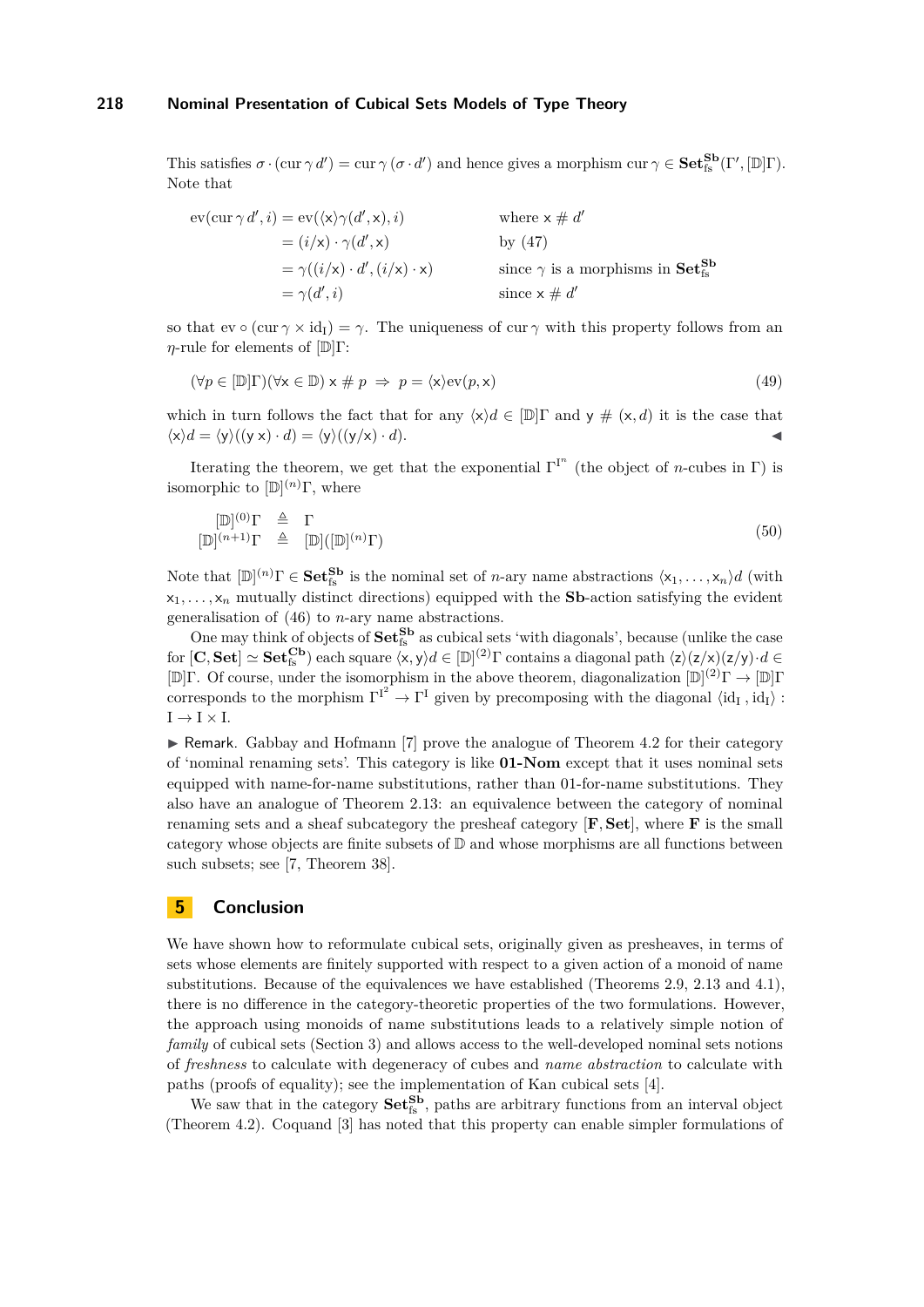the Kan filling condition, simpler proofs of closure of Kan complete families under taking Π-types, and more natural realizers for operations like the elimination rule for the circle. So there may be a sub-CwF of  $Set_{fs}^{Sb}$  consisting of families satisfying some Kan-filling condition which yields a technically simpler model of univalent foundations than the one in [\[2\]](#page-17-0). Of course, to be computationally useful, such a model has to exist in a constructive meta-theory. We leave this for future investigation.

**Acknowledgements.** The author wishes to thank Sam Staton, Thierry Coquand, Peter Aczel, the anonymous referees and members of the 'cubical seminar' at the Institut Henri Poincaré thematic trimester on *Semantics of proofs and certified mathematics* for discussion and comments. He is very grateful to the organizers of TYPES 2014 for inviting him to speak at the conference.

#### **References**

- <span id="page-17-0"></span>**2** M. Bezem, T. Coquand, and S. Huber. A model of type theory in cubical sets. In R. Matthes and A. Schubert, editors, *19th International Conference on Types for Proofs and Programs (TYPES 2013)*, volume 26 of *Leibniz International Proceedings in Informatics (LIPIcs)*, pages 107–128, Dagstuhl, Germany, 2014. Schloss Dagstuhl–Leibniz-Zentrum fuer Informatik.
- <span id="page-17-14"></span>**3** T. Coquand. Variation on cubical sets. Preprint, 31 March, 2014.
- <span id="page-17-6"></span>**4** Cubical. <github.com/simhu/cubical>.
- <span id="page-17-3"></span>**5** Peter Dybjer. Internal type theory. In S. Berardi and M. Coppo, editors, *Types for Proofs and Programs*, volume 1158 of *Lecture Notes in Computer Science*, pages 120–134. Springer Berlin Heidelberg, 1996.
- <span id="page-17-5"></span>**6** M. J. Gabbay. Foundations of nominal techniques: Logic and semantics of variables in abstract syntax. *Bulletin of Symbolic Logic*, 17(2):161–229, 2011.
- <span id="page-17-9"></span>**7** M. J Gabbay and M. Hofmann. Nominal renaming sets. In I. Cervesato, H. Veith, and A. Voronkov, editors, *Logic for Programming, Artificial Intelligence, and Reasoning, 15th International Conference, LPAR 2008, Doha, Qatar, November 22–27, 2008. Proceedings*, volume 5330 of *Lecture Notes in Computer Science*, pages 158–173. Springer, 2008.
- <span id="page-17-2"></span>**8** A. Grothendieck. Pursuing stacks. Manuscript, 1983.
- <span id="page-17-4"></span>**9** M. Hofmann. Syntax and semantics of dependent types. In A. M. Pitts and P. Dybjer, editors, *Semantics and Logics of Computation*, Publications of the Newton Institute, pages 79–130. Cambridge University Press, 1997.
- <span id="page-17-13"></span>**10** M. Hofmann and T. Streicher. Lifting Grothendieck universes. Unpublished note, 1999.
- <span id="page-17-12"></span>**11** P T. Johnstone. *Topos Theory*. Number 10 in LMS Mathematical Monographs. Academic Press, London, 1977.
- <span id="page-17-8"></span>**12** C. Kapulkin, P. L. Lumsdaine, and V. Voedodsky. The simplicial model of univalent foundations. *ArXiv e-prints*, arXiv:1211.2851 [math.LO], November 2012.
- <span id="page-17-11"></span>**13** P. L. Lumsdaine and M. A. Warren. The local universes model: an overlooked coherence construction for dependent type theories. *ArXiv e-prints*, arXiv:1411.1736 [math.LO], November 2014.
- <span id="page-17-7"></span>**14** A. M. Pitts. An equivalent presentation of the Bezem-Coquand-Huber category of cubical sets. *ArXiv e-prints*, arXiv:1401.7807, December 2013.
- <span id="page-17-1"></span>**15** A. M. Pitts. *Nominal Sets: Names and Symmetry in Computer Science*, volume 57 of *Cambridge Tracts in Theoretical Computer Science*. Cambridge University Press, 2013.

<span id="page-17-10"></span>**<sup>1</sup>** S. Awodey. Natural models of homotopy type theory. *ArXiv e-prints*, arXiv:1406.3219 [math.LO], June 2014.